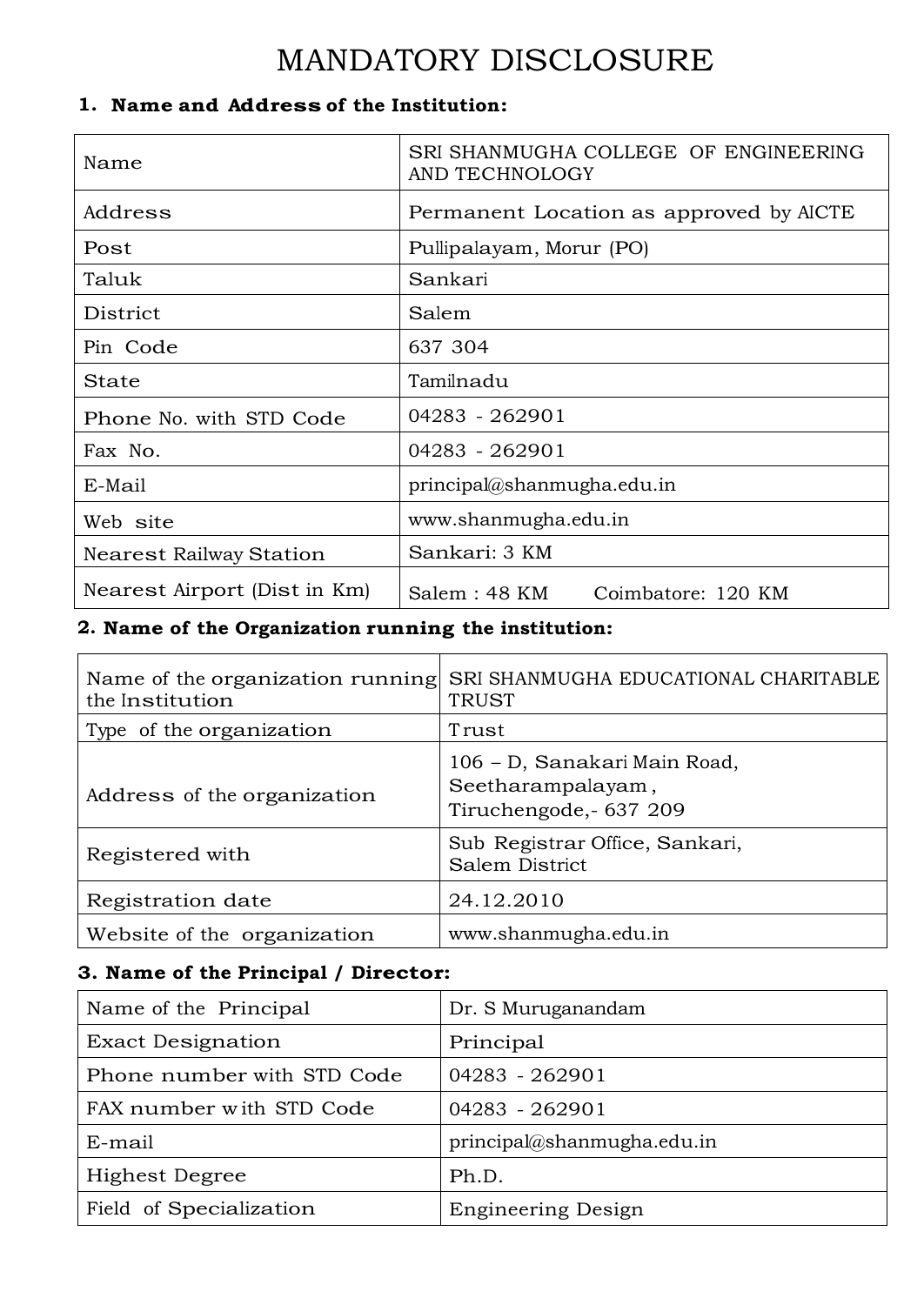# **4. Name of the Affiliation University**

| Name of the affiliation University | ANNA UNIVERSITY, CHENNAI          |
|------------------------------------|-----------------------------------|
| Address                            | Anna University Chennai - 600 025 |
| Website                            | www.annauniv.edu.in               |
| Latest affiliation period          | One year $(2021-22)$              |

#### **5. Governance**

# **A. Members of the Board and their Background**

| S. No          | Member                                                                                                                                    | Designation                |
|----------------|-------------------------------------------------------------------------------------------------------------------------------------------|----------------------------|
| $\mathbf{1}$   | Thiru.K.Shanmugham, Chairman,<br>Sri Shanmugha College of Engineering and<br>Technology.                                                  | Chairman                   |
| $\overline{2}$ | Er.S.Prabahar, Vice Chairman, Sri Shanmugha<br>College of Engineering and Technology                                                      | Vice Chairman              |
| 3              | Mrs.S.Kaliyammal, Trustee, Sri Shanmugha College of<br><b>Engineering and Technology</b>                                                  | Trust Member               |
| $\overline{4}$ | Dr.M.Kantha Babu, Director CIPR, College of<br>Engineering Guindy, Anna University Chennai.                                               | Academician                |
| 5              | Dr.R.Kumaravelan, Professor & Head, Department of<br>Mechanical Engineering, Vellalar College of<br>Engineering and Technology.           | Academician                |
| 6              | Mr.T.T.Paranthaman, Managing Director, PRD<br>Groups of Company, Tiruchengode.                                                            | <b>Industry Member</b>     |
| $\overline{7}$ | Mr.V.Nataraja Perumal, Assistant Manager HR, Mold<br>Master, Coimbatore.                                                                  | <b>Industry Member</b>     |
| 8              | Dr.M.Sakthivel, Assistant Professor, Mechanical<br>Engineering, Anna University, Regional Centre<br>Coimbatore.                           | Anna University<br>Nominee |
| 9              | Mr.K.Mohan, Assistant Professor, Department of<br>Agriculture Engineering, Sri Shanmugha College of<br>Engineering and Technology.        | <b>Faculty Member</b>      |
| 10             | Dr. A Suphalakshmi, Professor, Department of<br>Computer Science and Engineering, Sri Shanmugha<br>College of Engineering and Technology. | <b>Faculty Member</b>      |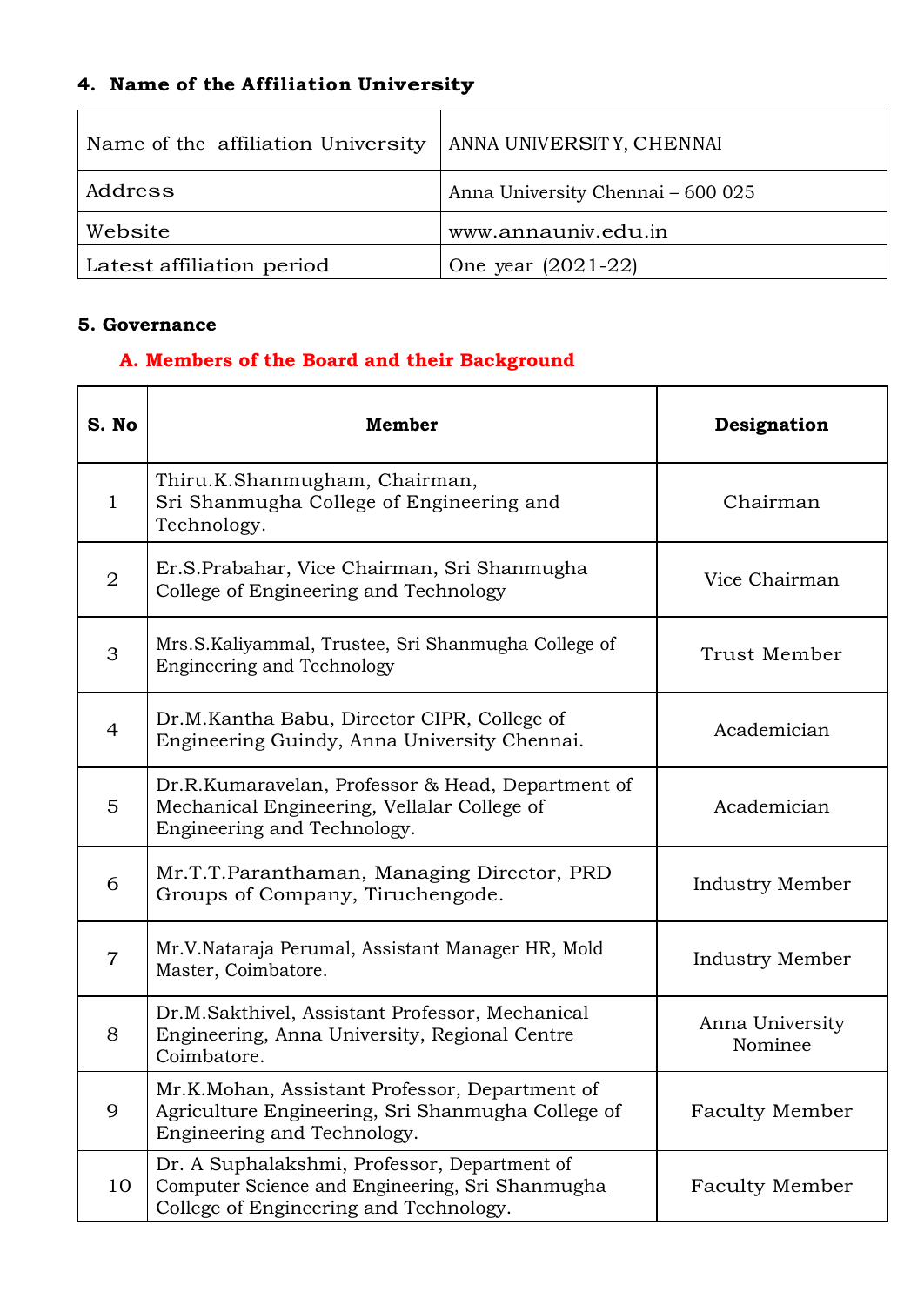| 11 | Dr.R.Jamuna, Associate Professor & Head,<br>Department of ECE Sri Shanmugha College of<br>Engineering & Technology.                  | <b>Faculty Member</b> |
|----|--------------------------------------------------------------------------------------------------------------------------------------|-----------------------|
| 12 | Dr.K.B.Nagashanmugham, Professor, Department of<br>Science and Humanities, Sri Shanmugha College of<br>Engineering and Technology.   | <b>Faculty Member</b> |
| 13 | Mr.R.Boopathi, Assistant Professor, Department of<br>Mechanical Engineering, Sri Shanmugha College of<br>Engineering and Technology. | <b>Faculty Member</b> |
| 14 | Dr.S Muruganandam, Principal, Sri Shanmugha<br>College of Engineering and Technology.                                                | Member Secretary      |

# **B. Members of Academic Advisory Body**

| S. No          | <b>Name</b>                                                                                         | Designation    |
|----------------|-----------------------------------------------------------------------------------------------------|----------------|
| $\mathbf{1}$   | Dr.S Muruganandam, Principal,<br>Sri Shanmugha College of Engineering & Technology.                 | Principal      |
| $\overline{2}$ | Dr.A Suphalakshmi, Professor & Head - AIDS,<br>Sri Shanmugha College of Engineering & Technology.   | Vice Principal |
| 3              | Dr.R.Jamuna, Associate Professor & Head,<br>Sri Shanmugha College of Engineering & Technology.      | HOD/ECE        |
| $\overline{4}$ | Dr.L Prabhu, Associate Professor,<br>Sri Shanmugha College of Engineering & Technology.             | Asso Prof/Mech |
| 5              | Dr.R.Vijayarajeshwari Professor & Head - CSE,<br>Sri Shanmugha College of Engineering & Technology. | HOD/CSE        |
| 6              | Mr.K.Mohan, Assistant Professor,<br>Sri Shanmugha College of Engineering & Technology.              | HOD/Agri       |
| $\overline{7}$ | Dr.K.B.Nagashanmugham, Professor & Head,<br>Sri Shanmugha College of Engineering & Technology.      | HOD/S&H        |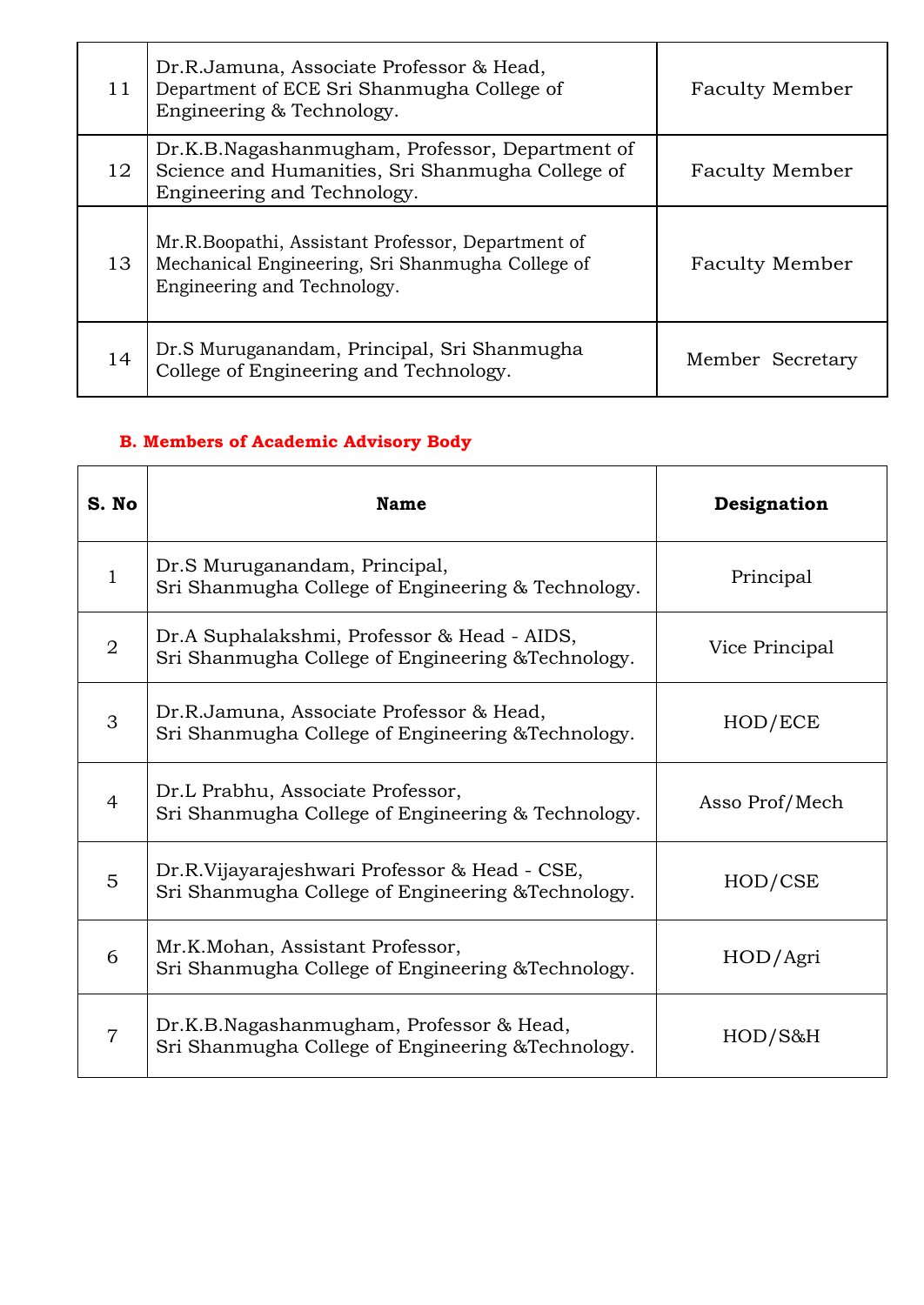#### **C. Frequently of the Board Meeting and Academic Advisory Body**

- Frequency of the Board Meeting : Every Year
- 
- Frequently of Academic Advisory Body : Once in Every Semester
- 

#### **D. Organizational Chart and Processes:**



#### **E. Involvement of Faculty / Students in Academic Affairs / Improvement:**

|                 | The faculty members are encouraged to pursue higher studies        |
|-----------------|--------------------------------------------------------------------|
|                 | (Ph.D.), to upgrade their qualification & skills. They also attend |
| Faculty         | NPTEL, FDP, workshops, Conferences & Seminars to enrich the        |
|                 | knowledge to catch up with the state-of-the- art technologies.     |
|                 | The students meet the faculty members regularly and HOD's          |
| <b>Students</b> | of the respective departments twice in a week through the          |
|                 | student's council, which facilitates free exchange of ideas from   |
|                 | the students with regard to the improvements and performance       |

#### **F. Mechanism / Norms and Procedure for Democratic / Good Governance**

The students are appraised with regard to their performance through a uniquely designed format. This format works by a self-evaluation process by the students concerned in which the students make projection of their anticipated performance before a particular examination. The actual performance in the examination is compared with the projection and their deviations are evaluated. This helps the students to address the weak areas and make corresponding improvements. The students are taken care of an internal system, in which a group of 15 students are closely interacted with a staff member who in turn will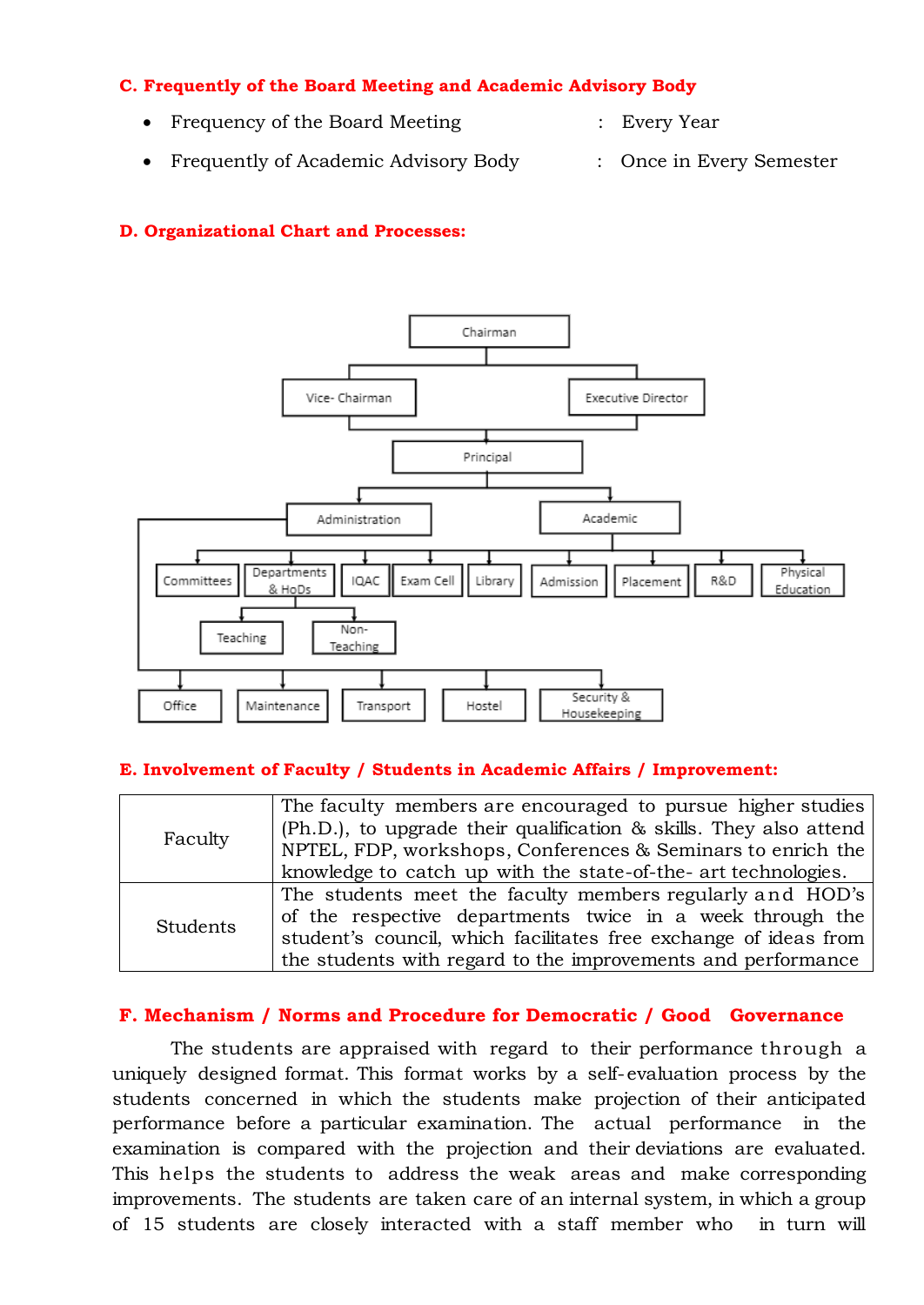counsel them in-depth and solve their problems smoothly.

#### **G. Student Feedback on Institutional Governance / Faculty Performance**

Students are encouraged to express their grievances through a feedback form made for this purpose. This feedback is collected twice in a semester on regular basis. Besides, the students can also directly approaches the principal in case of any of problems are not being met out fruitfully.

#### **H. Grievance Redressal Mechanism**

System for Redressal of grievances of faculty, staff and students. The management of the college follows an open system of administration and grievances from staff and students are given the utmost attention. Complaints and suggestion boxes are kept at a number of places in the campus and also in the hostels. The suggestions and complaints are carefully looked into and remedial measures undertaken. Responses are also published through notice boards.

|         | The Chairman once a month and the Principal Twice a month meet the                        |
|---------|-------------------------------------------------------------------------------------------|
|         | students directly and enquire them regarding the faculty performance,                     |
|         | Students infrastructure, placement and training activities and other facilities required. |
|         | Students at any point of time can meet the Chairman / Correspondent                       |
|         | to get solved for any of their problems                                                   |
|         | The Chairman once a month and the Principal once a week meet the faculty                  |
| Faculty | directly through staff meeting to redress any grievance that may be brought by            |
|         | the faculty with regard to facilities provided to them and improvements in                |
|         | infrastructure to be established for better teaching methods and techniques.              |

#### **I. Establishment of Anti Ragging Committee**

#### **Anti-Ragging Committee**

| S.<br><b>No</b> | <b>Name</b>        | <b>Position</b> | Present/<br>Designation | Mobile<br><b>Numbers</b> | Email - id                                       |
|-----------------|--------------------|-----------------|-------------------------|--------------------------|--------------------------------------------------|
| 1               | Dr.S.Muruganandam  | Chairman        | Principal               | 7373696999               | principal@shamugha<br>.edu.in                    |
| $\overline{2}$  | Mrs.P.Chandralekha | Member          | Sub<br>Inspector        | 8825504404               | chandralekhabmi $@g$ m<br>ail.com                |
| 3               | Mr.K.Arulkumar     | Member          | Thasildar               | 9445000554               | thasildarsankari@<br>gmail.com                   |
| 4               | Mr.C.Parameshwaran | Member          | Reporter                | 9842479194               | dailythanthiparamesh<br>@yahoo.com               |
| 5               | Mr.R Saravanan     | Member          | Parent                  | 9787310440               | nagarajurajan555@gm<br>ail.com                   |
| 6               | Ms.A Shalini       | Member          | Girl Student            | 9384228357               | 9384228357                                       |
| $\overline{7}$  | Mr.J Deepak        | Member          | Boy Student             | 6382169091               | Jdeepak123@<br>gmail.com                         |
| 8               | Mrs. V Amsavalli   | Member          | Assistant<br>Librarian  | 9842915918               | Amsavalliv.ece $\widehat{a}$<br>shanmugha.edu.in |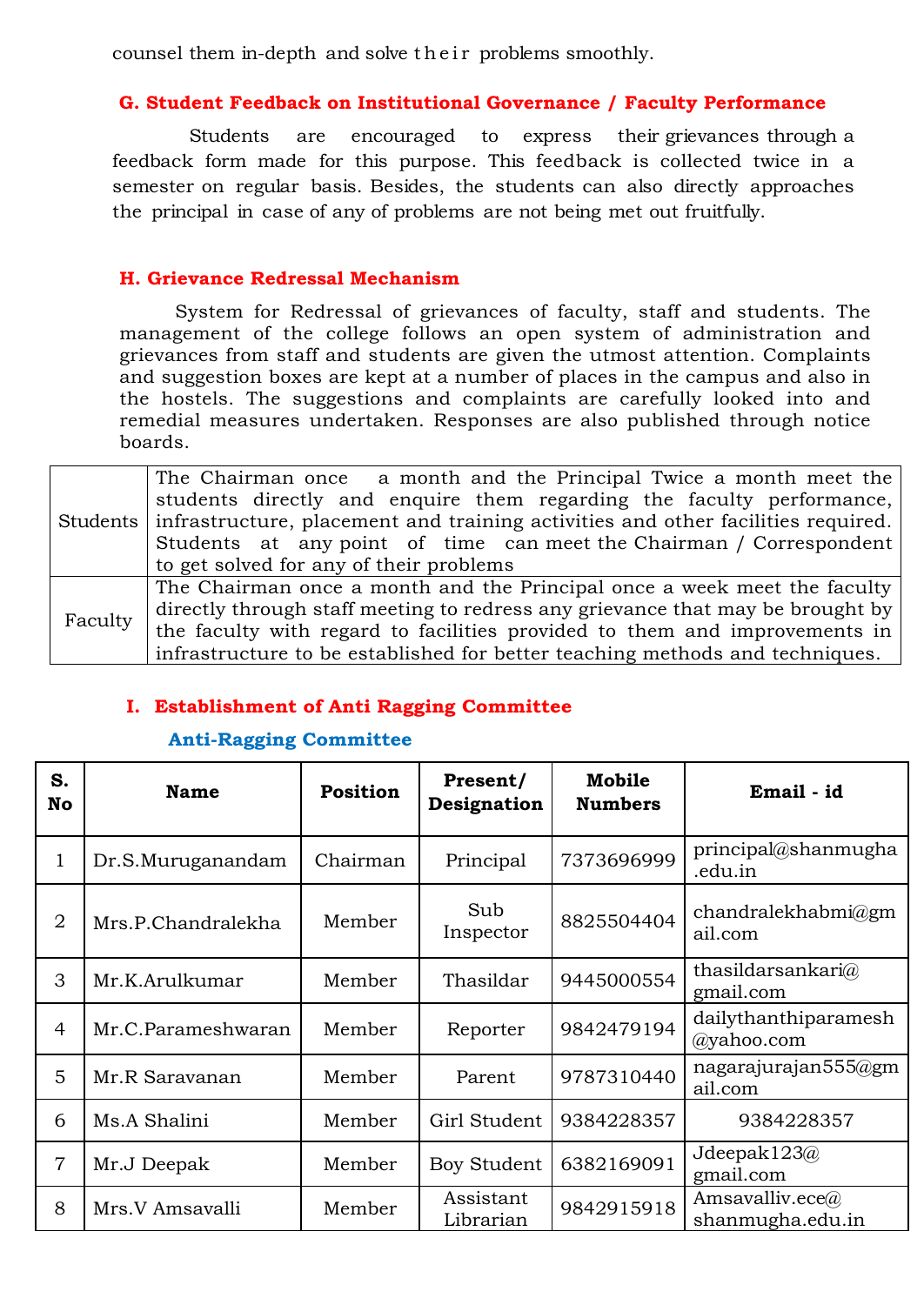|     | Dr.A Suphalakshmi | Member | Vice<br>Principal | 9443586582 | Viceprincipal.engg@sh<br>anmugha. edu.in |
|-----|-------------------|--------|-------------------|------------|------------------------------------------|
| l O | Mr.K Arulkumar    | Member | Thasildar         | 9443244300 | thasildarsankari@gma<br>il.com           |

## **Anti – Ragging Squad**

| S.<br><b>No</b> | <b>Name</b>                 | <b>Position</b> | Present/<br>Designation | Mobile<br><b>Numbers</b> | Email - id                               |
|-----------------|-----------------------------|-----------------|-------------------------|--------------------------|------------------------------------------|
| 1               | Dr.S Muruganandam           | Chairma<br>n    | Principal               | 7373696999               | principal@shanmugha<br>.edu.in           |
| 2               | Dr.R Vijayarajeshwari       | Member          | HoD/CSE                 | 9443586582               | hod.cse@shanmugha.<br>edu.in             |
| 3               | Dr.T.Aasaithambi            | Member          | HoD/Maths               | 9942996655               | aasaithambi.ap $@$<br>shanmugha. edu.in  |
| 4               | Mrs.K.Meenambika            | Member          | AP/Maths                | 9715829999               | kmeenambika@shanm<br>ugha.edu.in         |
| 5               | Dr.K.Kumar                  | Member          | ASP/Physics             | 8344185554               | kumara@shanmugha.<br>edu.in              |
| 6               | Mr.D.Sathyakumar            | Member          | Physical<br>Director    | 9688728161               | Sathyakumar $\omega$<br>shanmugha.edu.in |
| $\overline{7}$  | Mr. Dr. Senthilvasan<br>K.G | Others          | A.O                     | 9443244300               | uthayakumar@<br>shanmugha.edu.in         |

## **J. Establishment of Online Grievance Redressal Mechanism**

 $\mathbb{D}$ Sri Shanmugha College Of Engineering & Technology Pullipalayam, Morur(P.O), Sankari (T.K).<br>Salem(D.T.), Tamil Nadu– 637 304 Contact: 042 8326 2999

ANTI-RAGGING POSH CELL FEEDBACK CAREERS

ANNA UNIVERSITY **IIP CELL USEFUL LINKS ACADEMICS** 

WOMEN EMPOWERMENT CELL **GRIEVANCES MANDATORY DISCLOSURE** PHOTO GALLERY

#### **K. Grievance Redressal Committee**

| S1.No | <b>Name</b>       | Department | Designation |
|-------|-------------------|------------|-------------|
|       | Dr.R.Saravanan    | Principal  | Convener    |
| 2.    | Dr.S.Markkandeyan | HOD/CSE    | Member      |
| 3.    | Mr.K.Mohan        | HOD/Civil  | Member      |
| 4.    | Dr.R.Jamuna       | HOD/ECE    | Member      |
| 5.    | Dr.V.Narasimman   | HOD/MECH   | Member      |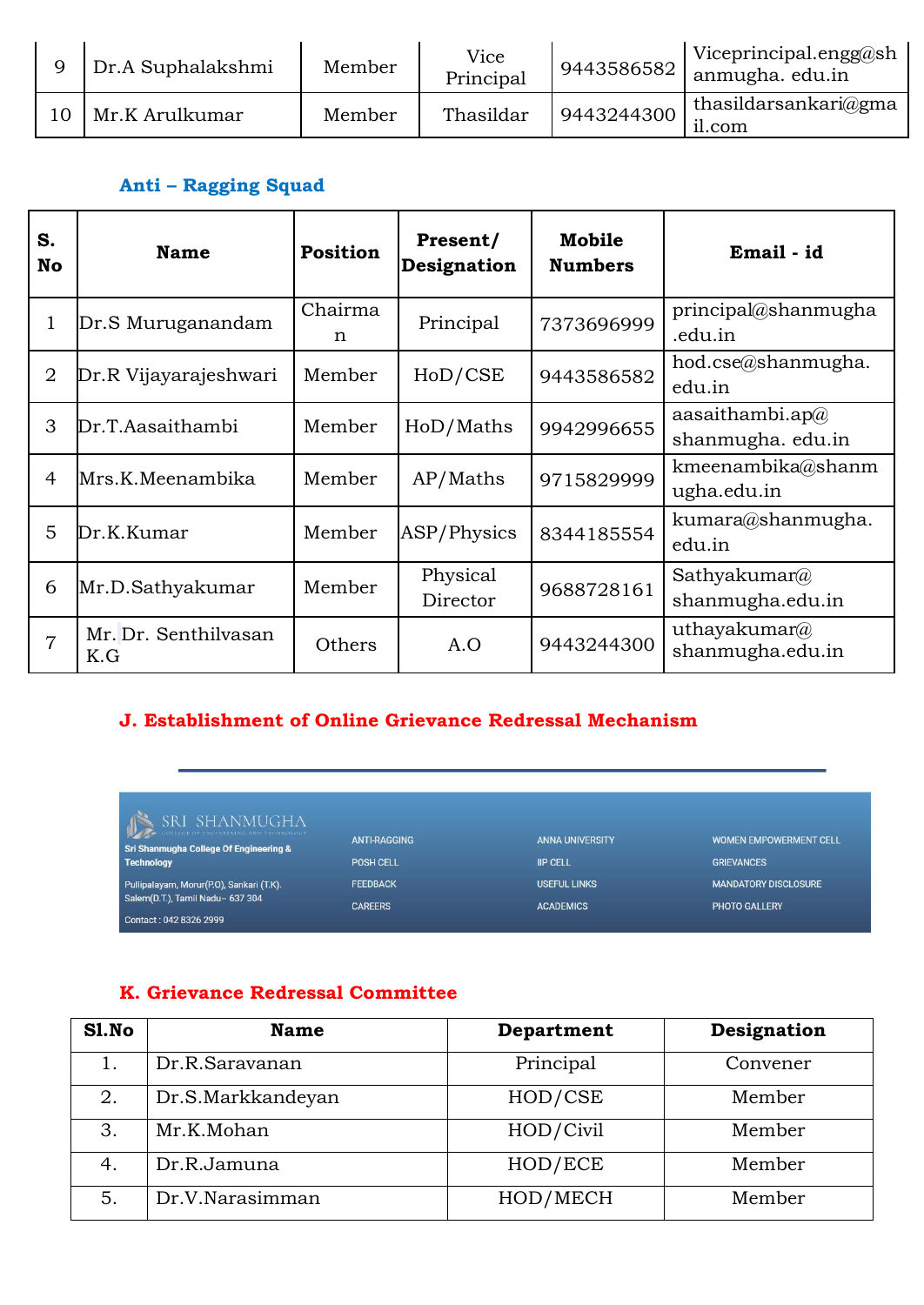| $\mathbf{b}$ . | Dr.K.M.Nagashanmugham | Professor/S&H | Member |
|----------------|-----------------------|---------------|--------|
|                | A.Anbarasu            | ECE/Student   | Member |
| 8.             | S.Geetha              | CSE/Student   | Member |
| 9.             | R.Gowtham             | Mech/Student  | Member |
| 10.            | A.Kousica             | Agri/Student  | Member |

# **L. Establishment of Internal Complaint Committee (ICC)**

| S1.No | <b>Name</b>       | Department      | Designation           |
|-------|-------------------|-----------------|-----------------------|
| 1.    | Dr.R.Jamuna       | HOD/ECE         | Chairperson           |
| 2.    | Mrs.K.Meenambika  | AP/Maths        | Member                |
| 3.    | Dr.A Suphalakshmi | HOD/AIDS        | Member                |
| 4.    | Mrs.V.Amsavalli   | Lab Technician  | <b>Staff Member</b>   |
| 5.    | Mr.V.M.Raju       | Lab Technician  | <b>Staff Member</b>   |
| 6.    | Ms.M.Ranjani      | III Mech        | <b>Student Member</b> |
| 7.    | Ms.S.Dhiya        | <b>III ECE</b>  | Student Member        |
| 8     | Mr.S.Karan        | <b>IV Civil</b> | Student Member        |

# **M. Establishment of Committee for SC/ST**

| S.No | <b>Name</b>           | Designation    | <b>Position in The</b><br>Committee |
|------|-----------------------|----------------|-------------------------------------|
| 1.   | Dr.S Muruganandam     | Principal      | Chair person                        |
| 2.   | Dr.A Suphalakshmi     | Vice principal | Convener                            |
| 3.   | Dr.R.Jamuna           | HoD/ECE        | Member                              |
| 4.   | Dr.K.M.Nagashanmugham | HoD/S&H        | Member                              |
| 5.   | Ms.P.Gnanapriya       | AP/CSE         | Member                              |
| 6.   | Mrs.S.Chitra          | AP/ECE         | Member                              |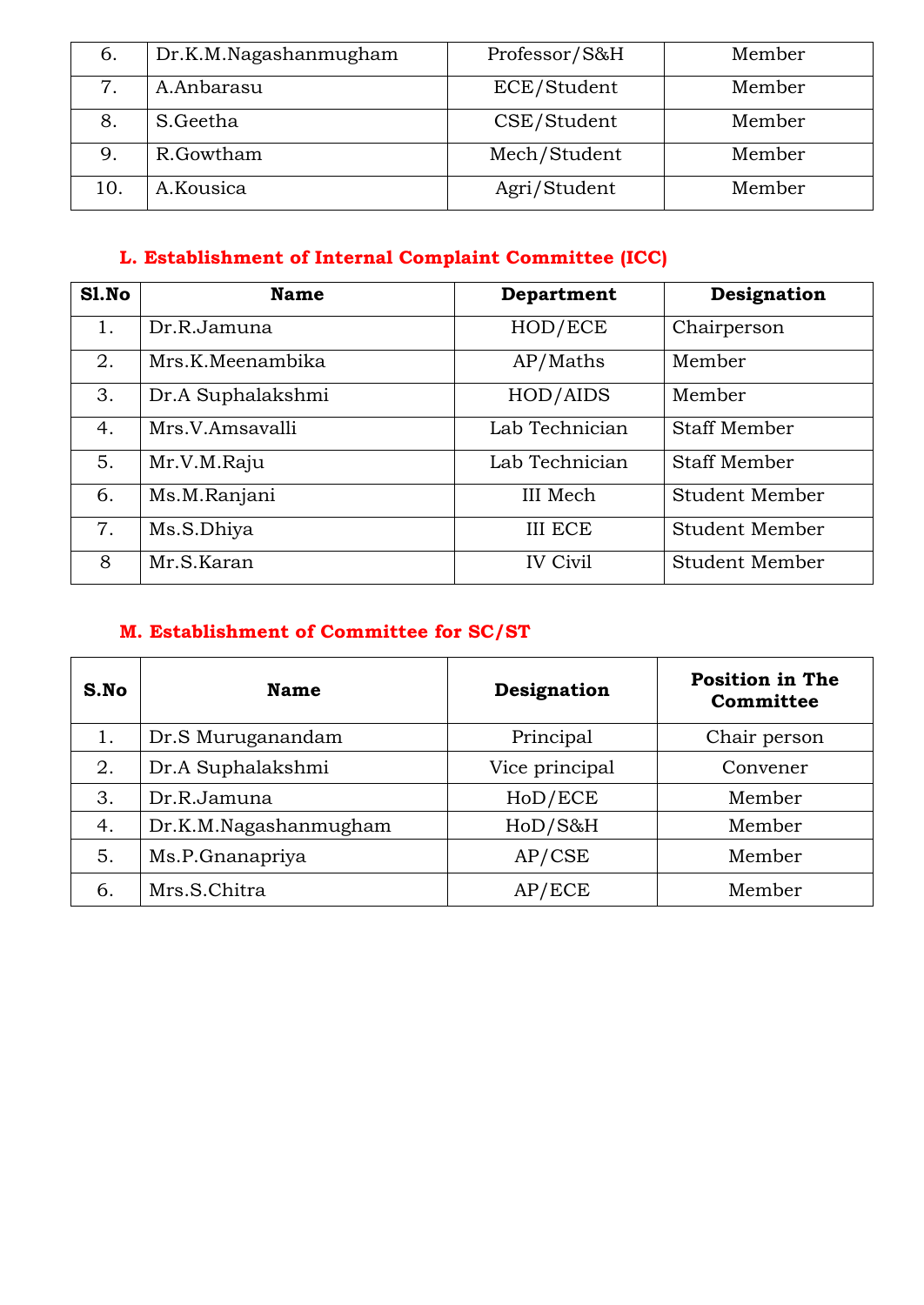# **N. Internal Quality Assurance Cell (IQAC)**

| S. No          | <b>Members</b>                                                           | Designation                                                |
|----------------|--------------------------------------------------------------------------|------------------------------------------------------------|
| $\mathbf 1$    | Dr.S Muruganandam                                                        | Principal(Chair Person)                                    |
| $\overline{2}$ | Mr.A.Thirumoorthy                                                        | <b>Executive Director - SSCET</b>                          |
| 3              | Dr.A.Suphalakshmi                                                        | Assistant Professor of Mechanical<br>(Overall Coordinator) |
| $\overline{4}$ | Mr.K.Mohan                                                               | Assistant Professor of Agri                                |
| 5              | Dr.R.Jamuna                                                              | HOD/ ECE                                                   |
| 6              | Dr.R.Vijayarajeswari                                                     | HOD/CSE                                                    |
| $\overline{7}$ | Mrs.M.Saranya                                                            | Asst Prof/ECE                                              |
| 8              | Dr.K.Meenambika                                                          | Asso Prof - Maths                                          |
| 9              | Mr.V.Kavinraj                                                            | Assistant Professor of Mechanical                          |
| 10             | Dr.L.Prabu, ASP/ MECH                                                    | Associate Professor of Mechanical                          |
| 11             | Mr.V.Nataraja Perumal, Assistant<br>Manager HR, Mold Master, Coimbatore. | Nominees from Employers                                    |
| 12             | Dr.R.Rajavel                                                             | Local Society,<br>Kongu Nursing Home, Tiruchengode         |
| 13             | Mr.S.Santhoshkumar, IV-CSE                                               | Alumni                                                     |
| 14             | Ms.S.Ranjani, IV-MECH                                                    | Student                                                    |
| 15             | Mr.T.T.Paranthaman                                                       | Industrialists                                             |
| 16             | Dr.R.Kumaravelan                                                         | <b>External Expert</b>                                     |
| 17             | Mr.R.S.Tanish, Project Engineer, Altrad -<br>Prezioso Angola.            | Nominee from Stakeholders                                  |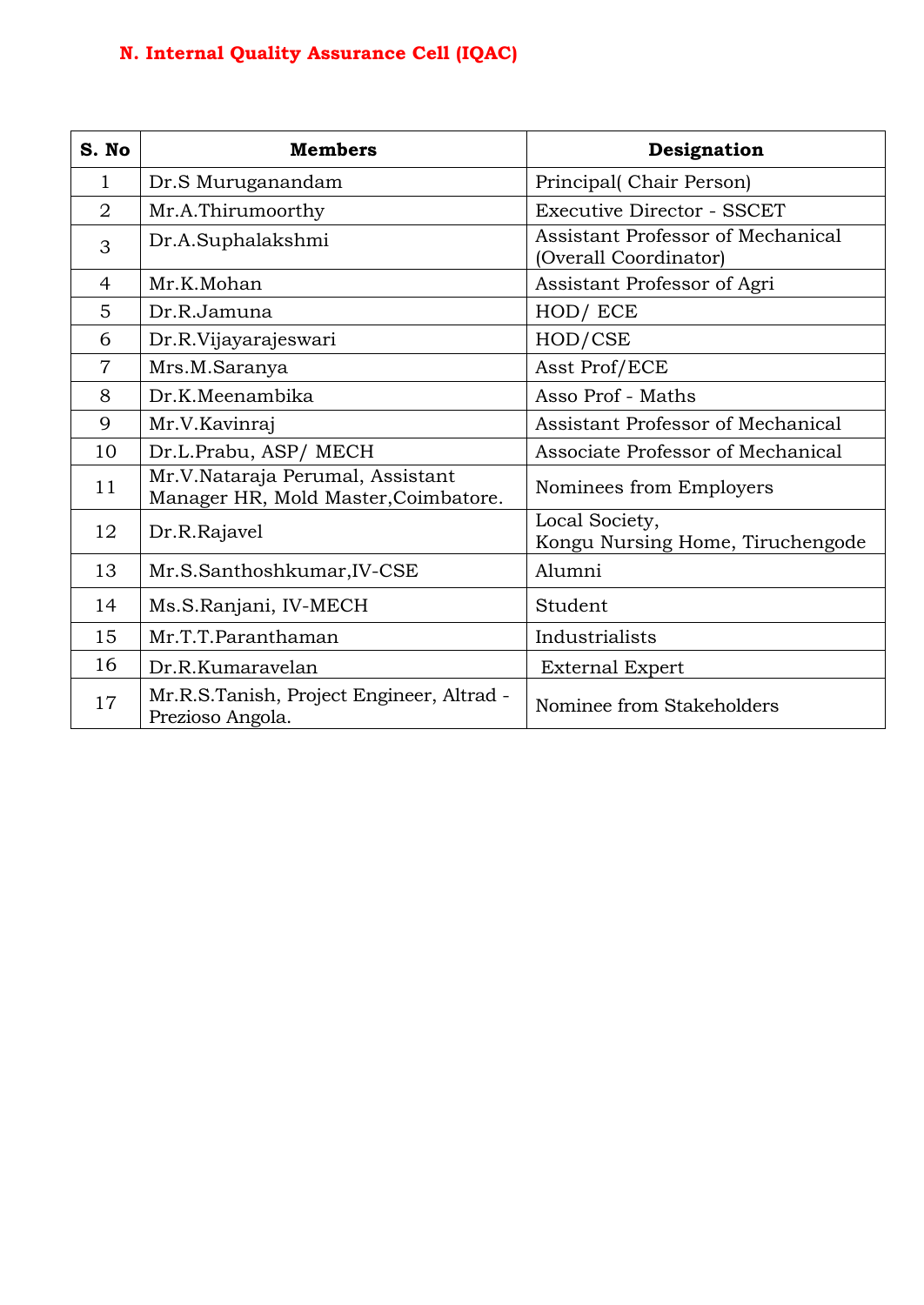#### **6 . P r o g r amm e .**

| Name of the<br>Programme | B.E<br>Agri | B.E<br><b>Bio</b>        | B.E<br><b>CSE</b> | B.E<br><b>ECE</b> | B.E<br>Mech | B. Tech<br>AI&DS | <b>B.Tech</b><br>IT          | M.E<br><b>CSE</b> |
|--------------------------|-------------|--------------------------|-------------------|-------------------|-------------|------------------|------------------------------|-------------------|
| Approved by AICTE        | Yes         | Yes                      | Yes               | Yes               | Yes         | Yes              | Yes                          | Yes               |
| Accredited by NBA        | -           | $\overline{\phantom{a}}$ | Yes               | Yes               | Yes         | -                | $\qquad \qquad \blacksquare$ |                   |

#### **A. Status Accreditation of the Courses**

No of Course: UG – 7, PG – 1 No of courses Accredited : **03 (CSE, ECE & Mech)**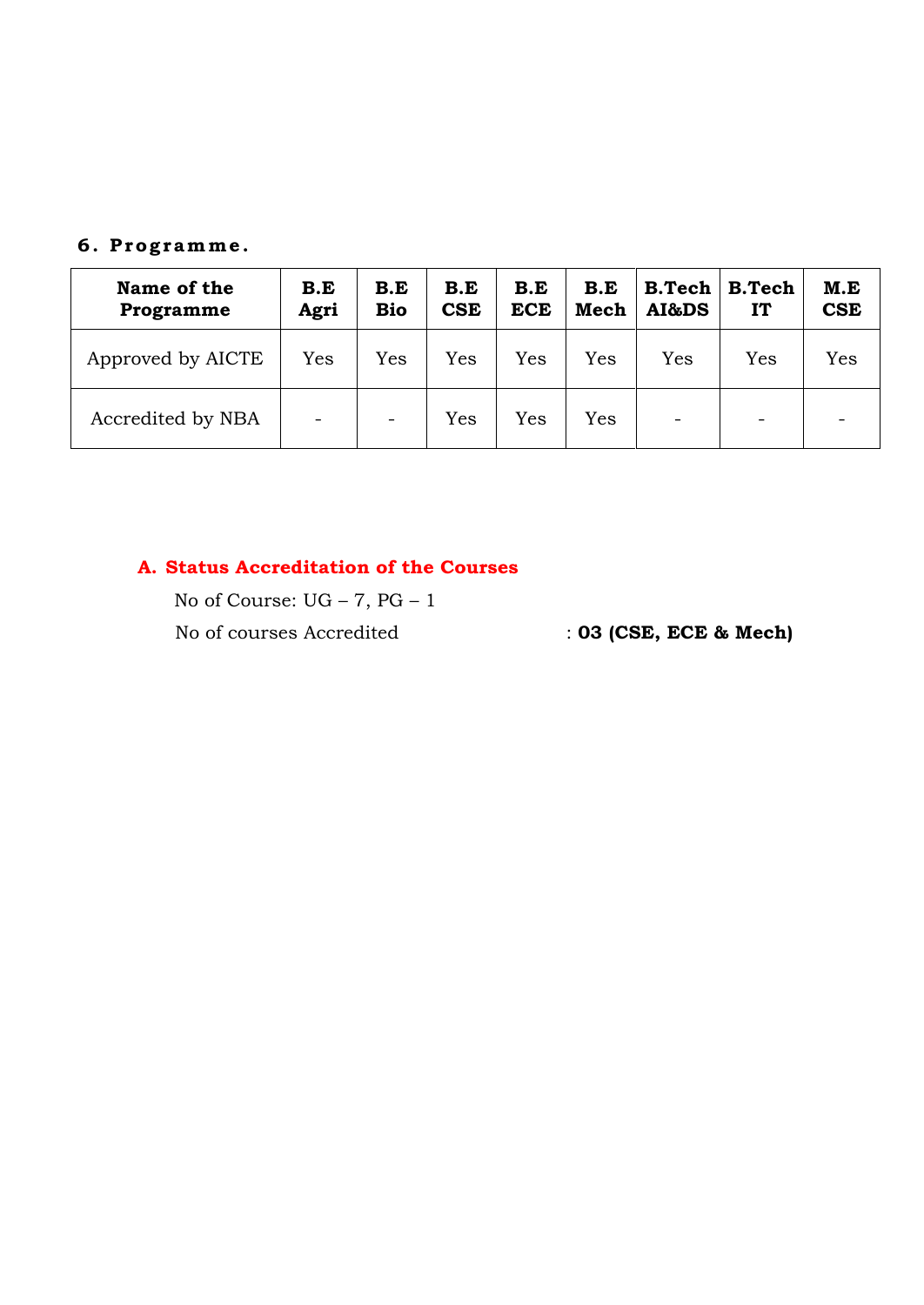| Name of the programme                               | <b>Number</b> | <b>Duration</b> | <b>Fees</b> |        | Placement  |
|-----------------------------------------------------|---------------|-----------------|-------------|--------|------------|
|                                                     | of Seats      | (Years)         | MQ          | GQ     | facilities |
| B.E - Agriculture Engineering                       | 60            | 4               | 50,000      | 50,000 | Yes        |
| B.E - Bio Medical Engineering                       | 60            | 4               | 50,000      | 50,000 | Yes        |
| B.E - Computer Science and<br>Engineering           | 60            | 4               | 55,000      | 55,000 | Yes        |
| B.E - Electronics and<br>Communication Engineering  | 60            | 4               | 55,000      | 55,000 | Yes        |
| B.E - Mechanical Engineering                        | 60            | 4               | 55,000      | 55,000 | Yes        |
| B. Tech - Artificial Intelligence<br>&Data Sciences | 60            | 4               | 50,000      | 50,000 | Yes        |
| B.Tech - Information<br>Technology                  | 60            | 4               | 50,000      | 50,000 | Yes        |
| M.E - Computer Science and<br>Engineering           | 18            | 2               | 50,000      | 50,000 | Yes        |

| Name of the<br>Programme                                     | <b>Placement for last 3 Years</b> |         |         | <b>Placed Students Salary Details</b><br>(Per Annum) |          |            |
|--------------------------------------------------------------|-----------------------------------|---------|---------|------------------------------------------------------|----------|------------|
|                                                              | 2018-19                           | 2019-20 | 2020-21 | Min                                                  | Ave      | <b>Max</b> |
| B.E - Agriculture<br>Engineering                             |                                   | 30      | 24      | 1.45Lakhs                                            | 1.5Lakhs | 2.90Lakhs  |
| B.E - Civil<br>Engineering                                   | 11                                | 11      | 9       | 1.2lakhs                                             | 1.6lakhs | 3.1lakhs   |
| B.E - Computer<br>Science and<br>Engineering                 | 6                                 | 34      | 27      | 1.9lakhs                                             | 2.8lakhs | 4.1lakhs   |
| <b>B.E</b> - Electronics<br>and Communication<br>Engineering | 18                                | 44      | 45      | 1.8lakhs                                             | 2.5lakhs | 4lakhs     |
| B.E - Mechanical<br>Engineering                              | 26                                | 37      | 22      | 1.5lakhs                                             | 1.9lakhs | 3.2Lakhs   |
| M.E - Computer<br>Science and<br>Engineering                 |                                   | 1       |         | 3.1lakhs                                             |          |            |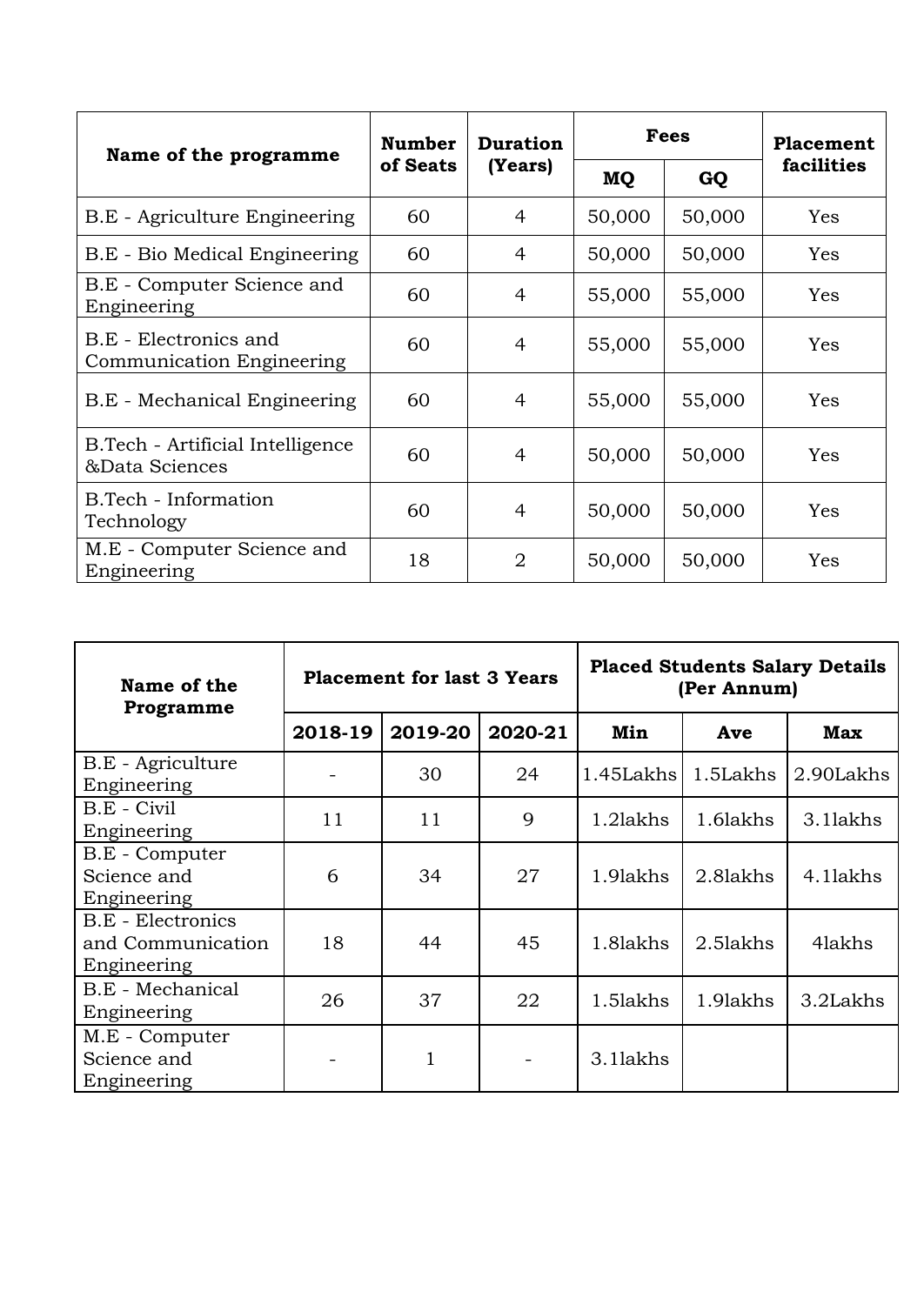## **7. Faculty**

# **A. Permanent Faculty**

# **M.E. - Computer Science and Engineering**

| S.No. | Name of the faculty   | Designation         | Qualification |
|-------|-----------------------|---------------------|---------------|
|       | Dr.M.Vijayakumar      | Professor           | M.E., Ph.D    |
| 2     | Mrs.K.P.Vijayalakshmi | Assistant Professor | M.E.,         |
| 3     | Mrs.S.Arthi           | Assistant Professor | M.E.,         |

#### **B.E. – Computer Science and Engineering**

| S.No.          | Name of the faculty   | Designation                | Qualification |
|----------------|-----------------------|----------------------------|---------------|
| 1              | Dr.R Vijayarajeshwari | Professor and HOD          | M.E., Ph.D    |
| 2              | Dr.Shobhana B         | Associate Professor        | M.E., Ph.D    |
| 3              | Dr.P.Nandhini         | Associate Professor        | M.E., (Ph.D)  |
| 4              | Mr.Ramamoorthy A      | <b>Assistant Professor</b> | M.E.,         |
| 5              | Mr.Murugaraja SK      | Assistant Professor        | M.E.,         |
| 6              | Mrs.Ramya SP          | Assistant Professor        | M.E.,         |
| $\overline{7}$ | Ms.S Vijayalakshmi    | <b>Assistant Professor</b> | M.E.,         |
| 8              | Mr.Silamnarasu P      | <b>Assistant Professor</b> | M.E.,         |
| 9              | Mr.Kameshkumar R      | <b>Assistant Professor</b> | M.E.,         |
| 10             | Mrs.S.Abirami         | Assistant Professor        | M.E.,         |
| 11             | Mrs.Yasmeen Banu      | <b>Assistant Professor</b> | M.E.,         |
| 12             | Ms.V.Sowmiya          | Assistant Professor        | M.E.,         |

#### **B.E. – Mechanical Engineering**

| Sl.No. | Name of the faculty    | Designation                | Qualification |
|--------|------------------------|----------------------------|---------------|
| 1      | Dr.S Muruganandam      | Principal & Professor      | M.E., Ph.D    |
| 2      | Dr.Prabu L             | Associate Professor        | M.E., Ph.D    |
| 3      | Mr.Boopathi            | Associate Professor        | M.E., (Ph.D)  |
| 4      | Mr.Mahendran J         | Assistant Professor        | M.E., (Ph.D)  |
| 5      | Mr.Kavin Raj V         | <b>Assistant Professor</b> | M.E.,         |
| 6      | Mr.Gopinath E          | <b>Assistant Professor</b> | M.E.,         |
| 7      | Mr.Chandravathanan A B | <b>Assistant Professor</b> | M.E.,         |
| 8      | Mr.Mugilarasan         | <b>Assistant Professor</b> | M.E.,         |
| 9      | Mr.Mohan M             | <b>Assistant Professor</b> | M.E           |
| 10     | Mr.Keerthivasan        | <b>Assistant Professor</b> | M.E.,         |
| 11     | Dr.T.Sathies           | <b>Assistant Professor</b> | M.E., Ph.D    |
| 12     | Mr.A.Manivasagan       | <b>Assistant Professor</b> | M.E.,         |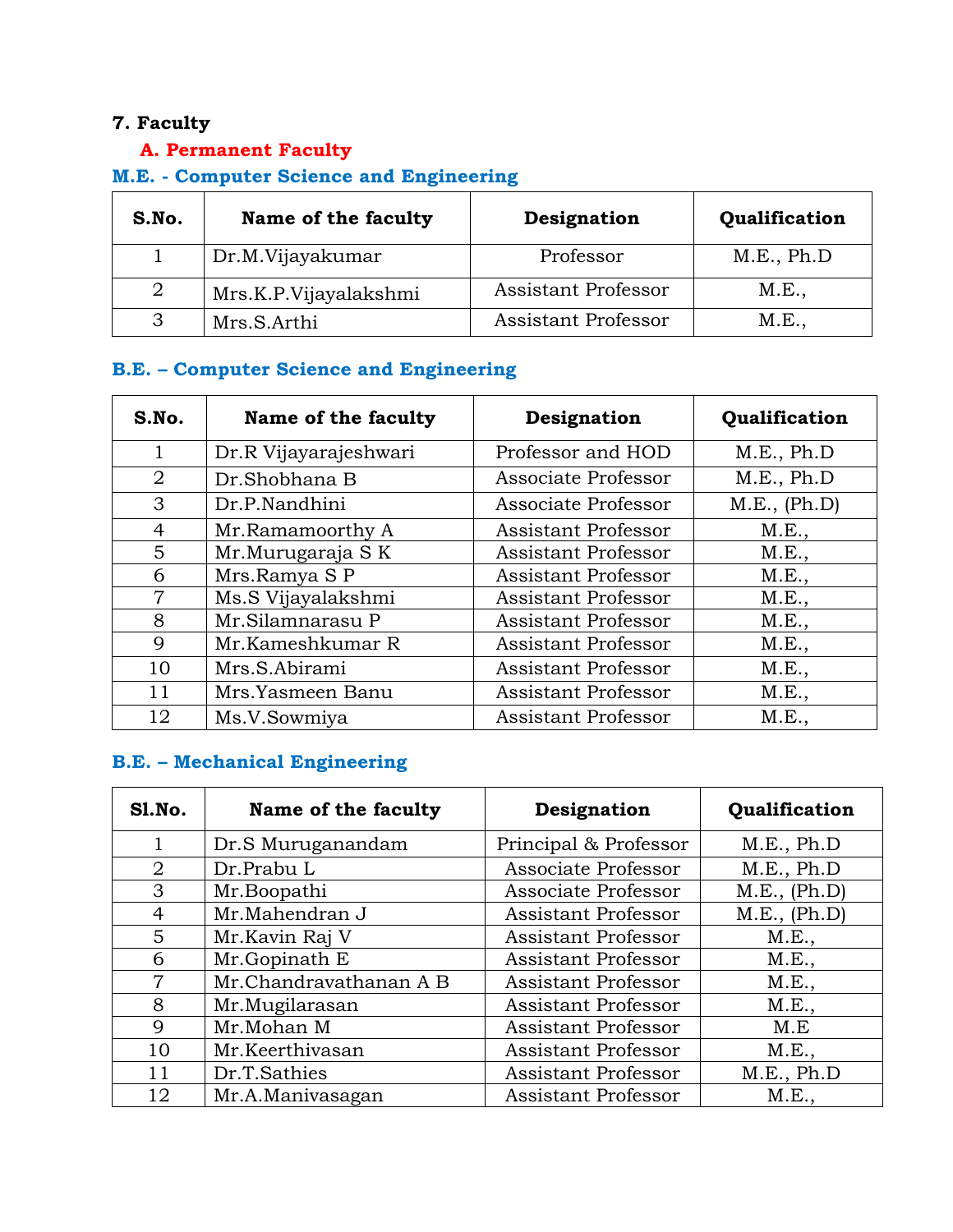| S.No.          | Name of the faculty  | Designation                | Qualification |
|----------------|----------------------|----------------------------|---------------|
|                |                      |                            |               |
|                | Dr.R.Jamuna          | Professor                  | M.E., Ph.D    |
| $\overline{2}$ | Mrs.B.Suganya        | Associate Professor        | M.E.,         |
| 3              | Dr.R.Kathirvel       | Associate Professor        | M.E., Ph.D    |
| 4              | Mr.E.Santhosh        | <b>Assistant Professor</b> | M.E.,         |
| 5              | Ms.M.Dhivyaa         | <b>Assistant Professor</b> | M.E.,         |
| 6              | Mr.P.Surendar        | <b>Assistant Professor</b> | M.E.,         |
| 7              | Mr.R.Tamilmani       | <b>Assistant Professor</b> | M.E.,         |
| 8              | Mr.M.Sridhar         | <b>Assistant Professor</b> | M.E.,         |
| 9              | Mrs.M.Saranya        | <b>Assistant Professor</b> | M.E.,         |
| 10             | Mr.Ashok Prathap R V | <b>Assistant Professor</b> | M.E.,         |
| 11             | Ms.Ranjithkumar      | <b>Assistant Professor</b> | M.E.,         |
| 12             | Mrs.S.Chitra         | <b>Assistant Professor</b> | M.E.,         |

# **B.E. – Electronics and Communication Engineering**

# **B.E - Agriculture Engineering**

| S.No.          | Name of the faculty | Designation                | Qualification   |
|----------------|---------------------|----------------------------|-----------------|
| 1              | Mr.P.S.Jeganathan   | Professor                  | B.E, M.E        |
| 2              | Dr.Abarna V         | Associate Professor        | M.E             |
| 3              | Mr.K.Murugesan      | Associate Professor        | M.E             |
| 4              | Mr.K.Mohan          | <b>Assistant Professor</b> | M.E.,           |
| 5              | Mr. N.Thiyagarajan  | <b>Assistant Professor</b> | M.Sc., Agri     |
| 6              | Ms.K.Lavanya        | <b>Assistant Professor</b> | B.E., M.E.,     |
| $\overline{7}$ | Mrs.SUWATHIGA M     | <b>Assistant Professor</b> | B.E., M.E.,     |
| 8              | Mr. V.Gnanaprakash  | <b>Assistant Professor</b> | B.Tech., M.Tech |
| $\mathbf Q$    | Mr. E.Selvam        | Assistant Professor        | M.Sc., Agri     |
| 10             | Mr.M.Dineshkumar    | <b>Assistant Professor</b> | M.E.,           |
| 11.            | Mrs.S.Udhaya        | <b>Assistant Professor</b> | M.E.,           |
| 12             | Mr.Pramothkumar     | <b>Assistant Professor</b> | M.E.,           |
| 13             | Mr.Adityan          | <b>Assistant Professor</b> | M.E.,           |

# **B.E - Bio Medical Engineering**

| S.No. | Name of the faculty  | Designation                | Qualification |
|-------|----------------------|----------------------------|---------------|
|       | Dr.N.kishorMohan     | Professor                  | M.E., Ph.D    |
| 2     | Mrs.K.Pandiammal     | Associate Professor        | M.E.(Ph.D)    |
| 3     | Mr.A.Sathyaseelan    | Assistant Professor        | M.E.,         |
| 4.    | Mr.A.Prabhu          | Assistant Professor        | M.E.,         |
| 5.    | Mr.K.Sivasubramaniam | Assistant Professor        | M.E.,         |
| 6.    | Mr.G.Maheshkumar     | <b>Assistant Professor</b> | M.E.,         |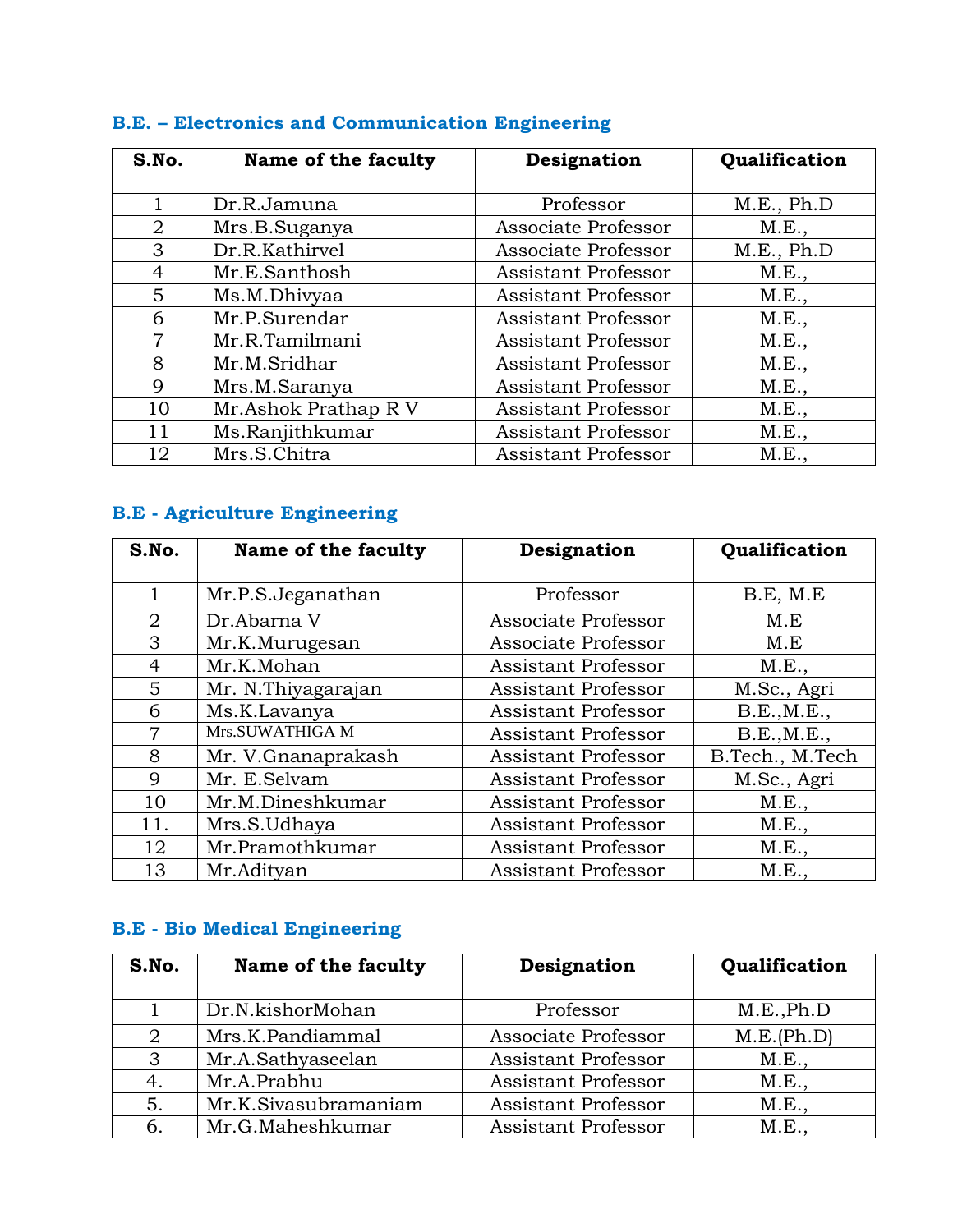| S.No. | Name of the faculty  | Designation                | Qualification |
|-------|----------------------|----------------------------|---------------|
|       | Dr.A.Suphalakshmi    | Professor                  | M.E., Ph.D    |
| 2     | Dr.P.Jayanthi        | Associate Professor        | M.E., Ph.D    |
| 3     | Mr.R.Palanivel       | <b>Assistant Professor</b> | M.E.,         |
| 4     | Ms.Annie Jeba dafney | Assistant Professor        | M.E.,         |
| 5     | Mr.Ayyappan K        | <b>Assistant Professor</b> | M.E.,         |
| 6     | Ms.S.Gokulapriya     | <b>Assistant Professor</b> | M.E.,         |

# **B.Tech – Artificial Intelligence and Data Science**

# **B.Tech – Information Technology**

| S.No. | Name of the faculty   | Designation                | Qualification |
|-------|-----------------------|----------------------------|---------------|
|       | Dr.N.Prakash          | Professor                  | M.E., Ph.D    |
| 2     | Dr.C.Sureshkumar      | Associate Professor        | M.E., Ph.D    |
| 3     | Mrs.Gokulapriya S     | <b>Assistant Professor</b> | M.E.,         |
| 4     | Ms.Ganapriya P        | <b>Assistant Professor</b> | M.E.,         |
| 5     | Mr.A.D.Saravanaprabhu | <b>Assistant Professor</b> | M.E.,         |
| 6     | Mr.N.Prakashrajan     | <b>Assistant Professor</b> | M.E.,         |

#### **Science and Humanities:**

| S.No.          | Name of the faculty   | Designation                | Qualification   |
|----------------|-----------------------|----------------------------|-----------------|
|                |                       |                            |                 |
| 1              | Dr.K.B.Nagashanmugham | Professor                  | M.Sc., Ph.D.,   |
| $\overline{2}$ | Dr.P.Sivakumar        | Professor                  | M.Sc., Ph.D.,   |
| 3              | Dr.K.Ganesh           | Associate Professor        | M.Sc., Ph.D.,   |
| 4              | Mrs. K.Nirosha        | Assistant professor        | M.Sc., M.Phil., |
| 5              | Dr.K. Kumar           | Associate Professor        | M.Sc., Ph.D.,   |
| 6              | Dr.S.Priyadharshini   | <b>Assistant Professor</b> | M.Sc., Ph.D.,   |
| $\overline{7}$ | Mrs.Saveetha          | <b>Assistant Professor</b> | M.Sc., M.Phil., |
| 8              | Dr. T.Aasaithambi     | Professor                  | M.Sc., Ph.D.,   |
| 9              | Mr.S.Senthikumar      | <b>Assistant Professor</b> | M.Sc., M.Phil., |
| 10             | Dr.K.Meenambika       | <b>Assistant Professor</b> | M.Sc., M.Phil., |
| 11             | Ms.S.Manimala         | <b>Assistant Professor</b> | M.Sc., M.Phil., |
| 12             | Mr.S.Balaji           | Assistant Professor        | M.A., M.Phil.,  |
| 13             | Mr.D.Johnson          | Associate Professor        | M.A., M.Phil.,  |
| 14             | Mr.Ramesh A           | Assistant professor        | M.A., M.Phil.,  |
| 15             | Mrs.M.Dhanalakshmi    | Assistant Professor        | M.Sc., M.Phil., |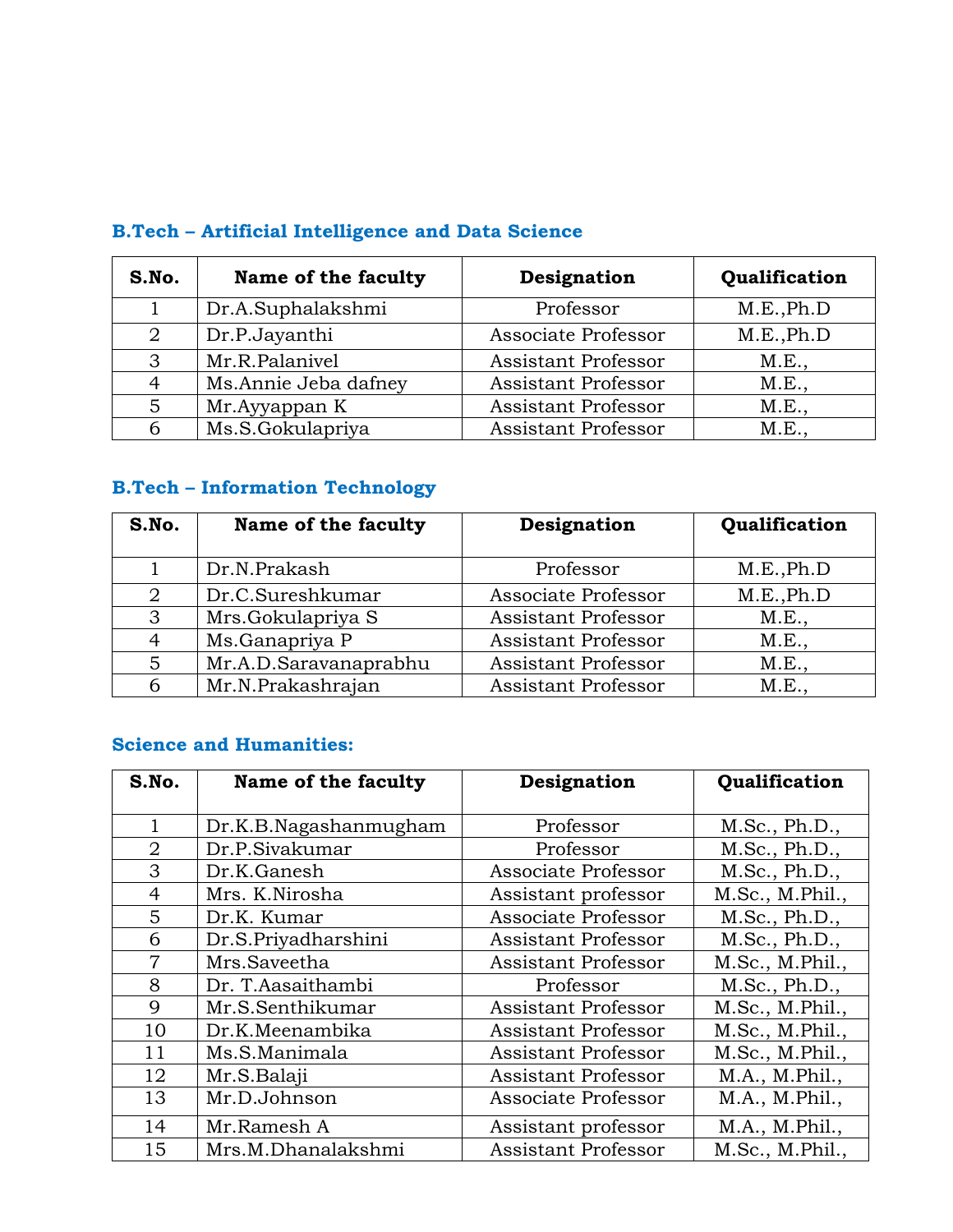| 16 | Dr.S.Anandhan        | Assistant Professor        | M.Sc., Ph.D.,   |
|----|----------------------|----------------------------|-----------------|
| 17 | Mr.C.Rajendran       | <b>Assistant Professor</b> | M.Sc., M.Phil., |
| 18 | Mrs.D.Poornima       | <b>Assistant Professor</b> | M.Sc., Ph.D.,   |
| 19 | Mrs.A.Priyanka       | Assistant Professor        | M.Sc., M.Phil., |
| 20 | Mrs.M.Priyadharshini | <b>Assistant Professor</b> | M.Sc., M.Phil., |
| 21 | Ms.P.Suganya         | <b>Assistant Professor</b> | M.E             |
| 22 | Ms.M.Geethanjali     | Assistant Professor        | M.E             |
| 23 | Mrs.C.Sathya         | Assistant Professor        | M.E             |
| 24 | Mr.G.Sureshkumar     | <b>Assistant Professor</b> | M.E             |
| 25 | Mr.D.Arunkumar       | <b>Assistant Professor</b> | M.E             |
| 26 | Mr.T.R.Arunprasand   | Assistant Professor        | M.E             |
| 27 | Mr.Shivashankar      | <b>Assistant Professor</b> | M.E             |
| 28 | Mr.S.Nandhakumar     | <b>Assistant Professor</b> | M.E             |

#### **B. Adjunct faculty**

- **1. Dr.Kumar Rajamani, Senior Architect, Infosys Ltd, Bengaluru**
- **2. Mrs.S.Gokila, Capital Solutions, C**

### **C. Permanent Faculty : Student Ratio**

| <b>Name of the Course</b>                         | <b>Total</b><br><b>Sanctioned</b><br><b>Students</b> | Permanent<br><b>Faculty:</b><br><b>Students</b><br><b>Ratio</b> |
|---------------------------------------------------|------------------------------------------------------|-----------------------------------------------------------------|
| B.E - Agriculture Engineering                     | 180                                                  | 1:15                                                            |
| B.E - Computer Science and Engineering            | 180                                                  | 1:15                                                            |
| B.E - Electronics and Communication Engineering   | 180                                                  | 1:15                                                            |
| B.E - Mechanical Engineering                      | 180                                                  | 1:15                                                            |
| B.Tech - Artificial Intelligence and Data Science | 60                                                   | 1:20                                                            |
| B.E - Biomedical Engineering                      | 60                                                   | 1:20                                                            |
| <b>B.Tech - Information Technology</b>            | 60                                                   | 1:20                                                            |
| M.E - Computer Science and Engineering            | 36                                                   | 1:20                                                            |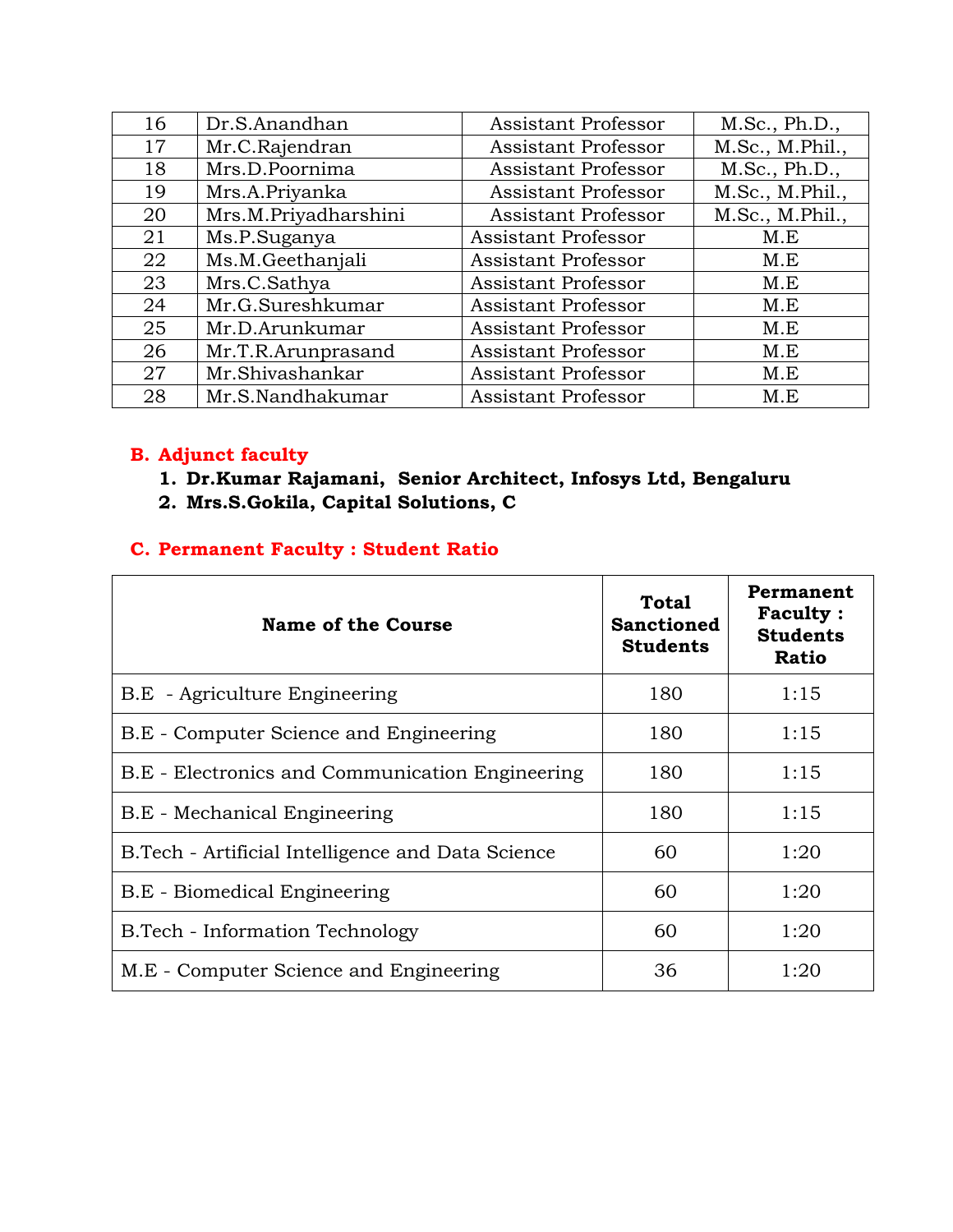#### **8. Principal Profile**

| <b>Name</b>      | : Dr. S Muruganandam |
|------------------|----------------------|
| Date of Birth    | : 1.6.1965           |
| <b>Unique ID</b> | $: 1 - 1435737921$   |

#### **Educational Qualification:**

| <b>Degree</b> | Specialization                      | University                | <b>Year of Passing</b> |
|---------------|-------------------------------------|---------------------------|------------------------|
| B.E           | Mechanical Engineering              | Bharathiyar<br>University | 1987                   |
| M.E           | <b>Engineering Design</b>           | Annamalai University      | 1990                   |
| Ph.D          | Mechanical Engineering -<br>Thermal | Shastra University        | 2009                   |

#### **Working Experience: 31 Years**

#### **Teaching & Research:** 31 Years

#### **Industry:** 0 Years

#### **Area of Specialization:** Engineering Design

#### **Research Guidance:** 1

| National Journal         |    |
|--------------------------|----|
| International Journal    |    |
| National Conference      | 16 |
| International Conference | 14 |
| Master Guided            | 50 |
| Ph.D.                    |    |

#### **No of Books Published:** 0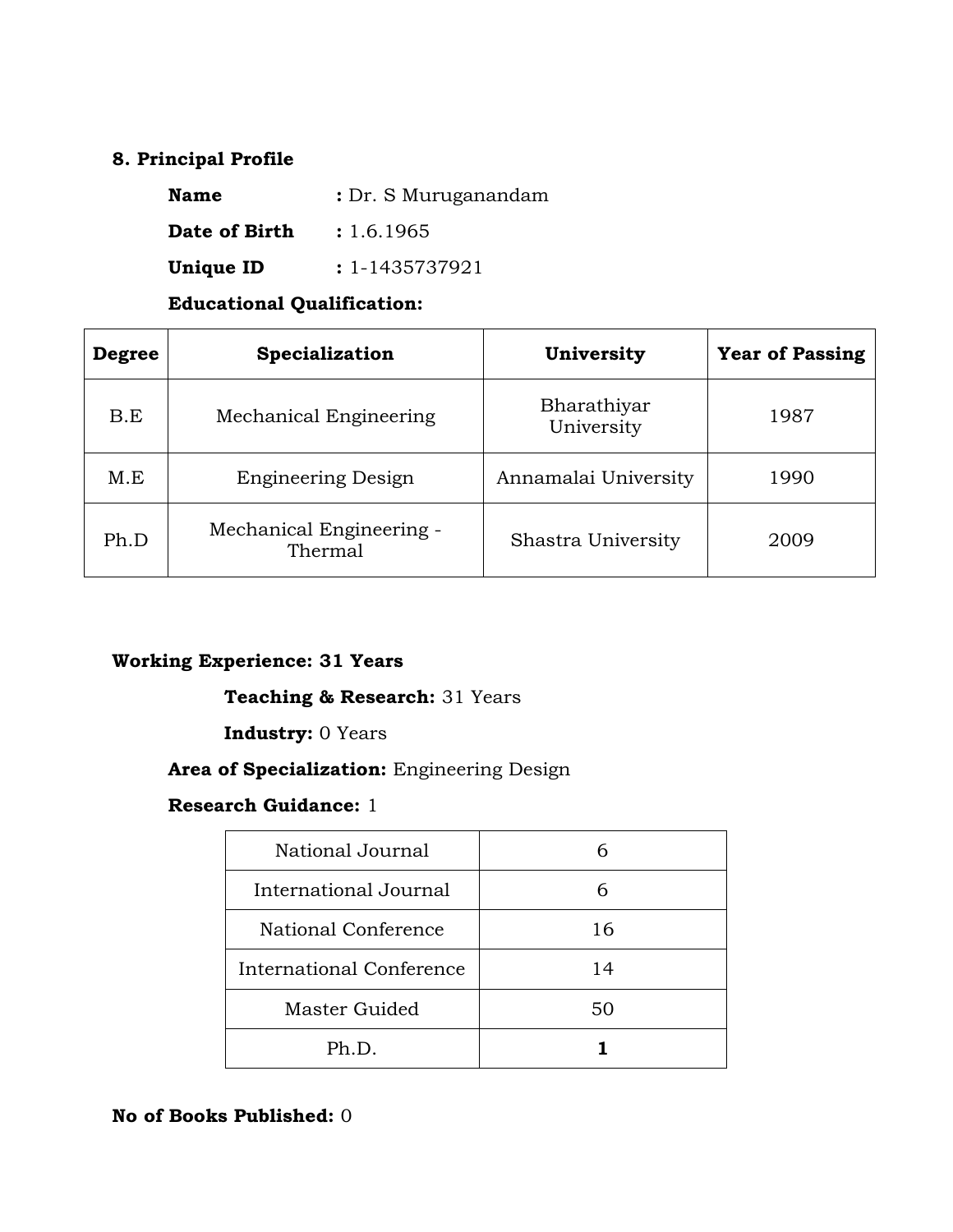#### **9. Fee**

#### **A. Details of fee, as approved by state fee committee for Govt.Quota**

| Course                     | Govt. Quota    | Mgt. Quota     |
|----------------------------|----------------|----------------|
| B.E / B.Tech               | $Rs.50,000/-$  | $Rs.50,000/-$  |
| B.E / B.Tech<br>Accredited | $Rs. 55,000/-$ | $Rs. 55,000/-$ |
| M.E                        | $Rs.50,000/-$  | $Rs.50,000/-$  |

**B. Time Schedule for Payment of Fee for the Entire Programme.**

Two Instalment (At the commencement of each semester)

#### **C. No of Fees Waiver Granted with amount:**

| No of Fee Waiver Granted                | :520                     |
|-----------------------------------------|--------------------------|
| Amount, the fees Waiver Granted         | : 1,25,00000             |
| D. Number of Scholarship Offered by the | 53                       |
| <b>Institution, Duration and amount</b> | $2021 - 22$ (First Year) |

& Rs.16, 00,000

#### **D. Criteria for Fee Waiver:**

- Based on Academic performance
- Financial Consideration and Based on 12<sup>th</sup> mark

#### **F. Estimated cost for Boarding and Lodging in Hostel:**

| Description          | <b>Boys</b> | Girls  |
|----------------------|-------------|--------|
| Boarding and Lodging | 55,000      | 55,000 |

#### **10. Admission:**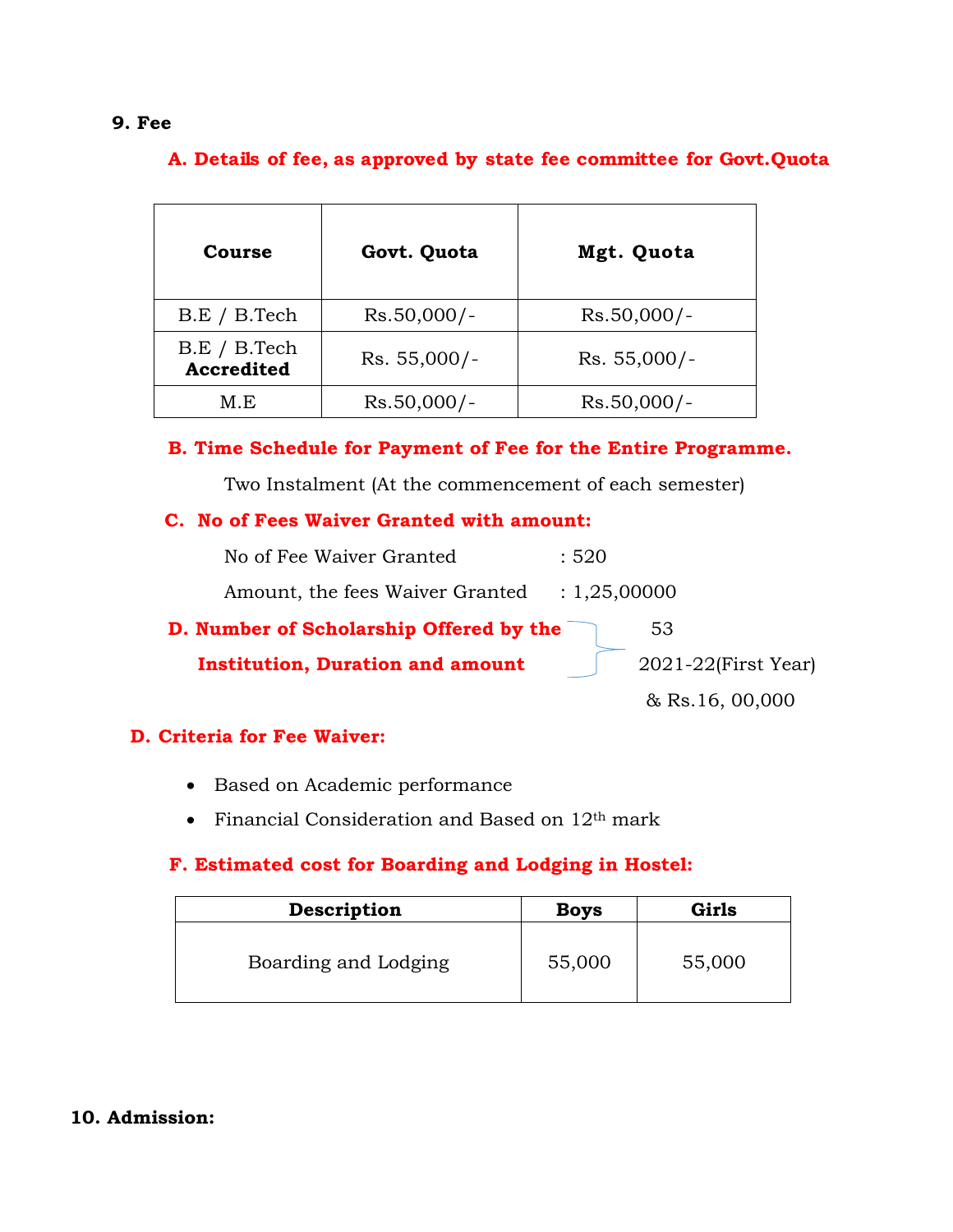|                                      |                       | B.E<br>Agri | B.E<br><b>CSE</b> | B.E<br><b>ECE</b> | B.E<br>Mech | B.E<br>Bio-<br>Medi | <b>B.Tech</b><br>AI & DS | <b>B.Tech</b><br>IT      | M.E<br><b>CSE</b> |
|--------------------------------------|-----------------------|-------------|-------------------|-------------------|-------------|---------------------|--------------------------|--------------------------|-------------------|
| <b>Seat Sanctioned</b><br>2020-'21   |                       | 60          | 60                | 60                | 60          | 60                  | 60                       | 60                       | 18                |
|                                      | 2019-<br>$^{\circ}20$ | 60          | 42                | 37                | 22          |                     | $\overline{\phantom{a}}$ | $\overline{\phantom{a}}$ | $\overline{2}$    |
| Admitted<br><b>Students</b>          | 2020-<br>'21          | 37          | 42                | 37                | 36          | 36                  | 30                       | $\overline{0}$           | $\mathbf{1}$      |
|                                      | $2021 -$<br>22        | 48          | 60                | 38                | 37          | 60                  | 59                       | 58                       | 5                 |
| Application                          | 2019-<br>$20^{\circ}$ | 83          | 13                | 10                | 22          |                     |                          |                          | 8                 |
| <b>Received</b><br><b>Management</b> | 2020-<br>'21          | 45          | 28                | 46                | 53          | 43                  | 35                       | $\blacksquare$           | $\overline{2}$    |
| Quota                                | $2021 -$<br>22        | 15          | 28                | 14                | 33          | 21                  | 26                       | 16                       | 10                |
| Number of                            | 2019-<br>$^{\circ}20$ | 29          | 9                 | 5                 | 9           |                     |                          |                          | $\overline{2}$    |
| Admitted<br>through MQ               | 2020-<br>'21          | 22          | 14                | 24                | 33          | 20                  | 23                       | $\overline{\phantom{a}}$ | $\mathbf{1}$      |
|                                      | $2021 -$<br>'22       | 8           | 17                | 5                 | 25          | 12                  | 15                       | 8                        | 5                 |

**11. Admission Procedure:**

**A. Mention the admission test being followed, name and address of the test agency:**

#### **Name of Test Agency**

**Government Quota:** Based upon the rank list published by TNEA and Counselling conducted by Anna University.

**Management Quota:** Based upon the rank list by consortium of self- Financiering professional Arts and Science colleges in Tamilnadu.

**Address of Test Agency:** 

**Government Quota:** Anna University, Chennai

**Management Quota:** Consortium of Self Financing Professional Arts and

Science Colleges in Tamilnadu.

#### **B. Number of Seats allotted to different Test Qualified candidate separately:**

**TNEA :** 65%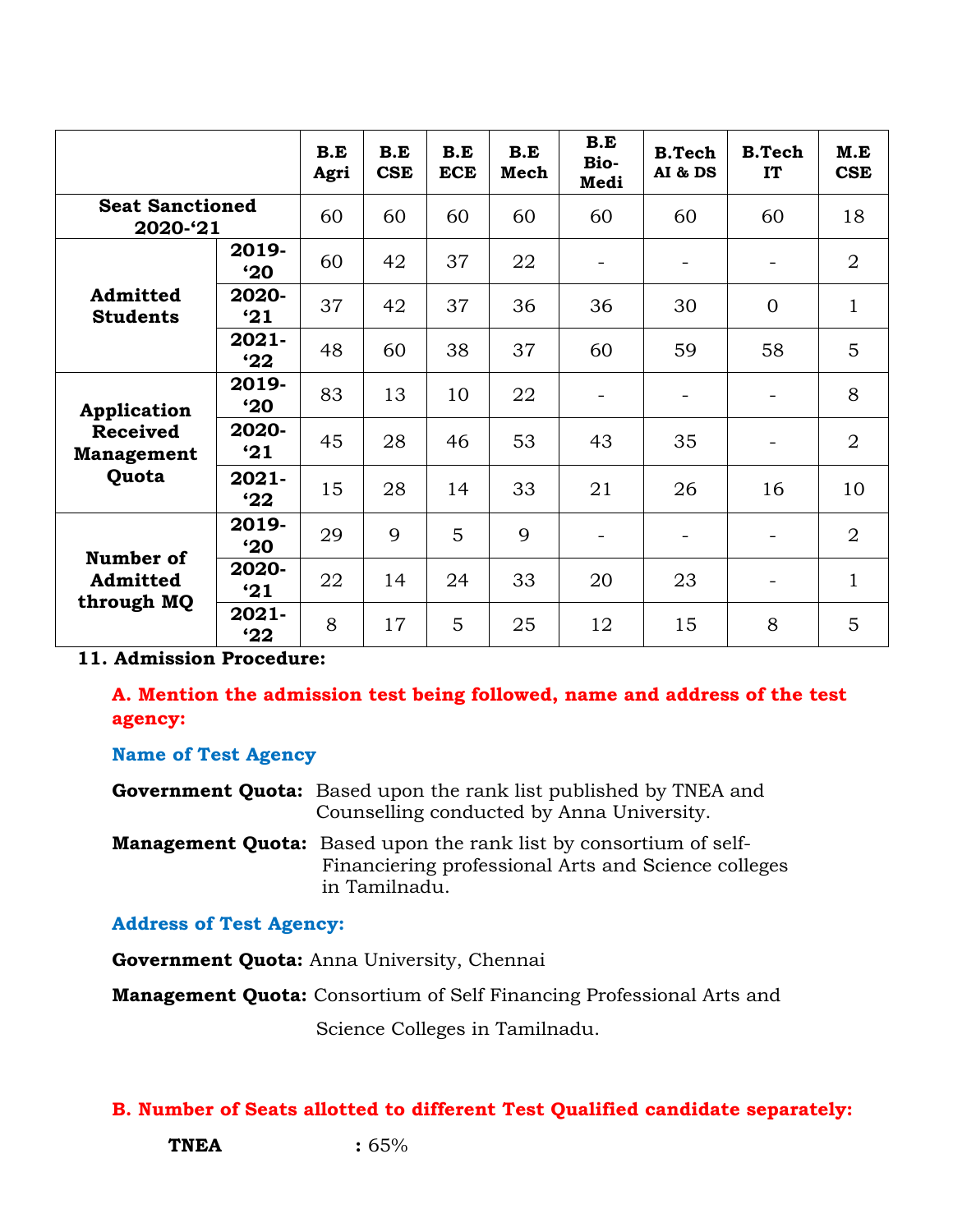#### **TNSF Consortium :** 35%

#### **C. Calendar for Admission against Management /Vacant Seats:**

#### 2021-22 Admission Tentative dates

| 1. Last date of request for applications                                     | : 18.08.2022                                |
|------------------------------------------------------------------------------|---------------------------------------------|
| 2. Last date of Submission of application : 18.08.2022                       |                                             |
| 3. Date of announcement of results                                           | : 23.08.2022                                |
| 4. Date of release of admission list                                         | : 26.08.2022                                |
| 5. Date of admission                                                         | : 01.09.2022                                |
| 6. Last date of closing of admission                                         | : 04.09.2022                                |
| 7. Starting of academic session<br>8. Date of activation of the waiting list | : To be declared                            |
| on the expiry of the date of main list                                       | : After Commencement of academic<br>Session |
| 9. Refund Policy                                                             | : Available.                                |
| (Except Registration fees and Admission fees).                               |                                             |

#### **12. Criteria and Weightages for Admission:**

#### **A. Description of Criteria & Weightages:**

Marks obtained in Mathematics, Physics and Chemistry of HSC Examination

#### **B. Minimum Level of acceptance if any:**

#### **TNEA Eligibility Criteria 2020: Qualifying Exams**

| Community                                         | Pass with minimum average marks in<br>Maths, Physics & Chemistry put<br>together |
|---------------------------------------------------|----------------------------------------------------------------------------------|
| <b>General Category</b>                           | 45%                                                                              |
| Backward Class including<br>Backward Class Muslim | 40%                                                                              |
| MBC and DNC                                       | 40%                                                                              |
| SC/ST/SCA                                         | 40%                                                                              |

#### **13. List of Applications: 468**

#### **14. Results of Admission under Management Seats / Vacant Seats.**

#### **A. Composition of Selection team for admission under MQ**

1. Mr.K.Shanmugham - Chairman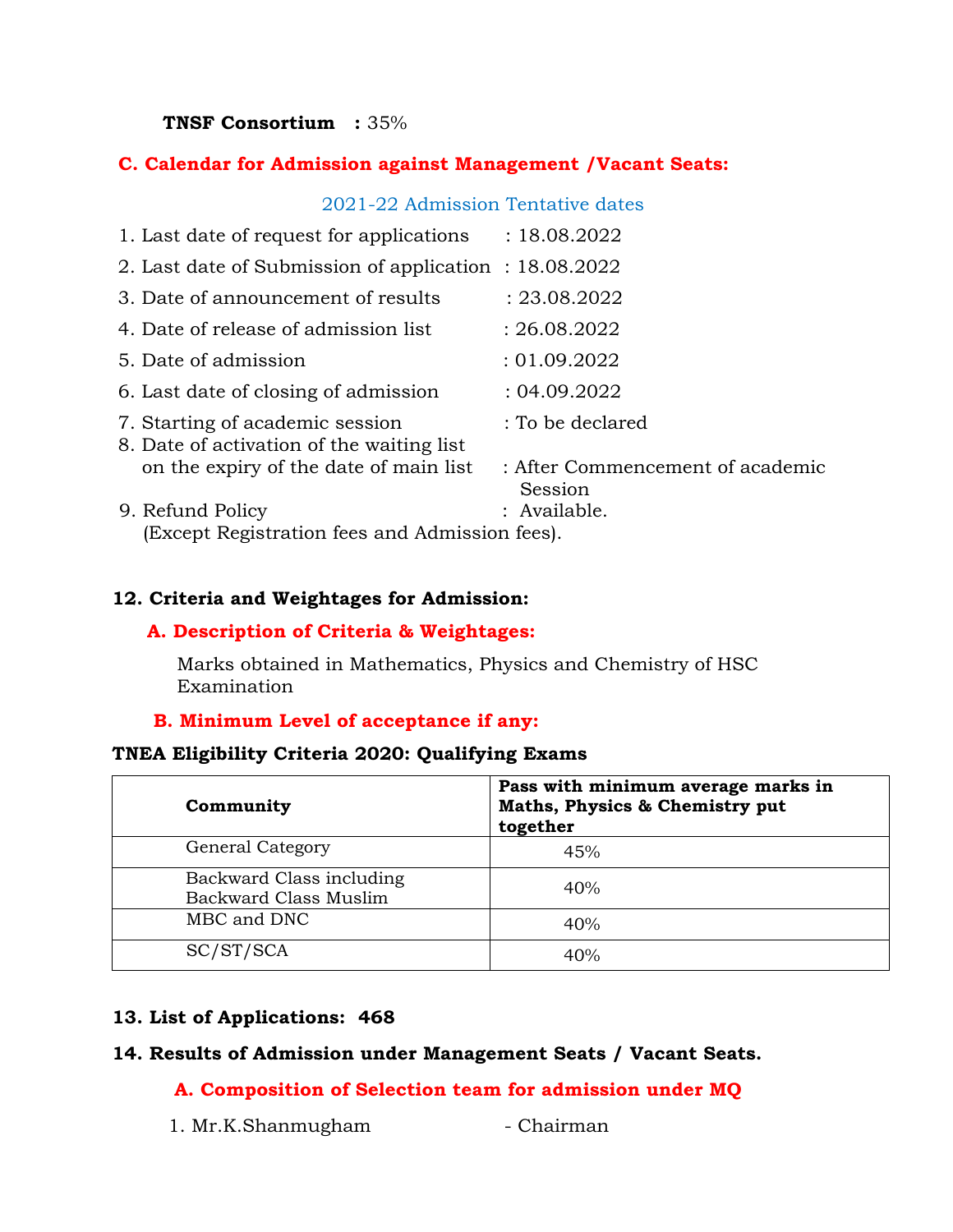- 2. Mr.S.Prabahar Vice-Chairman
- 3. Mr.A.Thirumoorthi Executive Director
- 3. Dr.S Muruganandam Principal
- 
- 
- 
- 
- 
- 4. Dr. Senthivaasan Administrative Officer.
- 5. Mr.J.Mahendran Admission Officer

#### **B. Score of the Individual Candidate admitted:**

Max Score: 191

Min Score: 84

#### **C. List of Candidate who have been offered admission:**

Total Admitted Candidate: 360

**D. Waiting list of candidates in order of merit:**

Nil

**E. Waiting list of candidates, who joined with in date, vacancy position in each category before operation of waiting list.** 

Nil

#### **15. Information of Infrastructure and 0ther Resources Available.**

#### **a. Library**

**Number of Library Books/Titles/Journals available (Program-Wise)**

| Volumes (S&H) | 7437  |
|---------------|-------|
| Titles (E&T)  | 3515  |
| Volumes (E&T) | 23036 |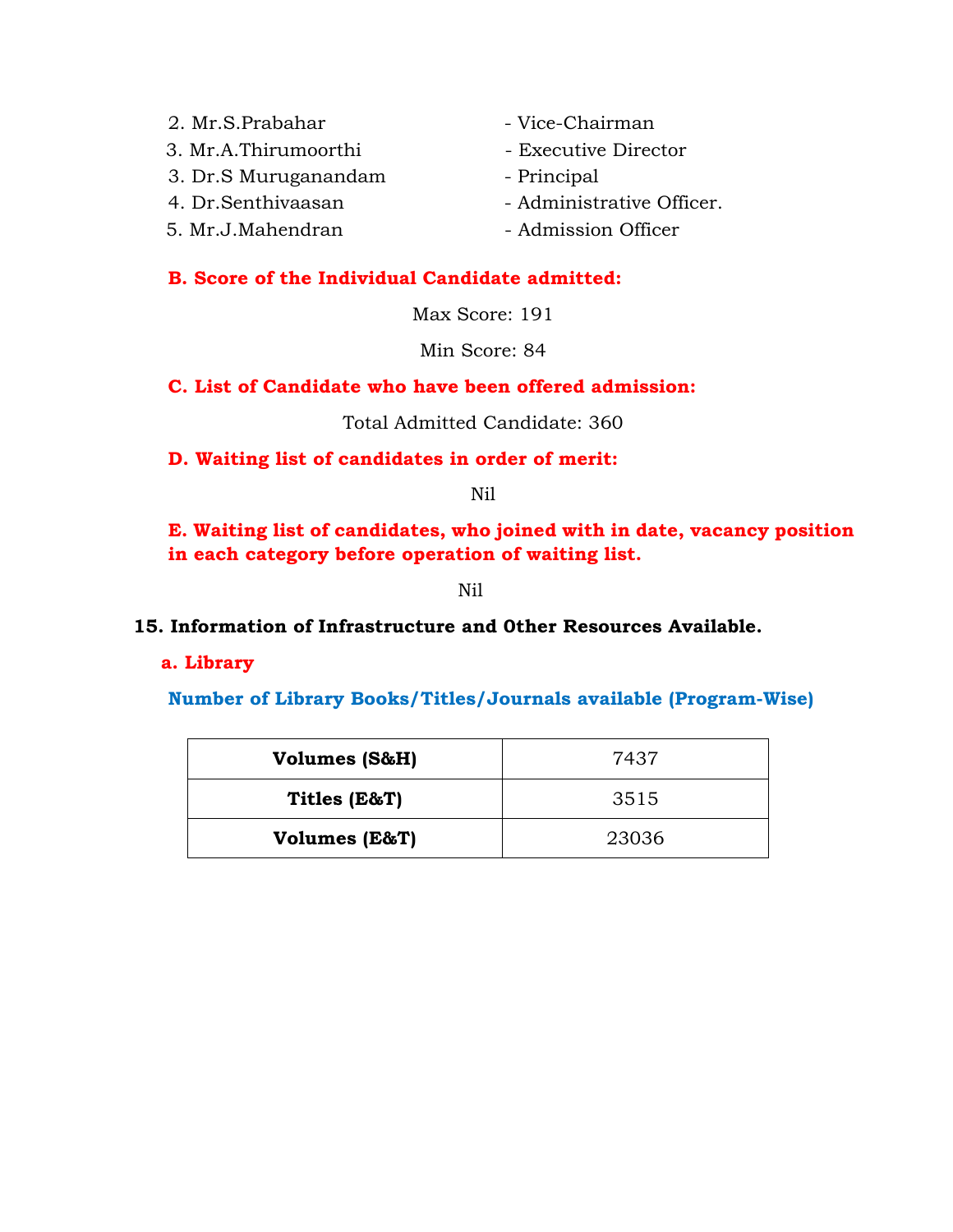| Department          | International Journal | <b>National Journal</b> |
|---------------------|-----------------------|-------------------------|
| B.E - Agri          | 6                     | 6                       |
| $B.E - CSE$         | 6                     | 6                       |
| $B.E - ECE$         | 6                     | 6                       |
| B.E - Mech          | 6                     | 6                       |
| $B. Tech - AI & DS$ | 6                     | 6                       |
| B.E - Bio Medical   | 6                     | 6                       |
| B.Tech - IT         | 6                     | 6                       |
| $M.E - CSE$         |                       |                         |

**List of Online National / International Subscribed: 599**

# **E-Library Facility: 8975 E-Books, DELNET, NDLI,SPRINGER**

# **b. Computing Facilities:**

#### **Internet Bandwidth: 300 Mbps**

#### **Number and Configuration of system:**

| S.No           | <b>Specifications</b>                                               | Location               | <b>Numbers</b>                   |
|----------------|---------------------------------------------------------------------|------------------------|----------------------------------|
|                | HP Elite 7100 Core i3                                               | Office                 | 2                                |
| $\mathbf{1}$   | 2GB Ram                                                             | Director's Cabin       | $\overline{1}$                   |
|                | 320 GB HDD                                                          | Library                | $\overline{2}$                   |
|                | 18.5 "TFT Monitor                                                   | Vice Principal's Cabin | $\mathbf{1}$                     |
| $\overline{2}$ | HP Elite 7100 Core i3<br>6GB Ram<br>320 GB HDD<br>18.5 "TFT Monitor | Principal's Cabin      | 1                                |
|                |                                                                     | Reception              | $\mathbf{1}$                     |
|                |                                                                     | M.T lab                | $\overline{1}$                   |
|                | Acer Veriton M200<br>Dual Core                                      | S.O.M Lab              |                                  |
|                |                                                                     | Exam cell              |                                  |
|                |                                                                     | Library                | 20                               |
| 3              | 2 GB RAM                                                            | <b>ECE Staff Room</b>  | $\overline{2}$                   |
|                | 500 GB HDD                                                          | S&H Staff Room         | $\overline{2}$                   |
|                | 18.5" TFT Monitor                                                   | S&H HOD Room           | $\overline{1}$<br>$\overline{1}$ |
|                |                                                                     | CSE HoD Room           |                                  |
|                |                                                                     | <b>CSE Staff Room</b>  | 3                                |
|                |                                                                     | Network Lab            | 30                               |
|                |                                                                     | Agri Staff Room        | $\mathbf{1}$                     |
|                | Lenovo Think Centre                                                 | DSP Lab                | 30                               |
|                | M80                                                                 | Digital Lab            | 11                               |
|                | Core i3-550                                                         | <b>CSE Staff Room</b>  | $\overline{2}$                   |
|                | 2GB RAM                                                             | Mechanical R&D         | $\overline{2}$                   |
| 4              | 320Gb HDD                                                           | Office                 | $\overline{1}$                   |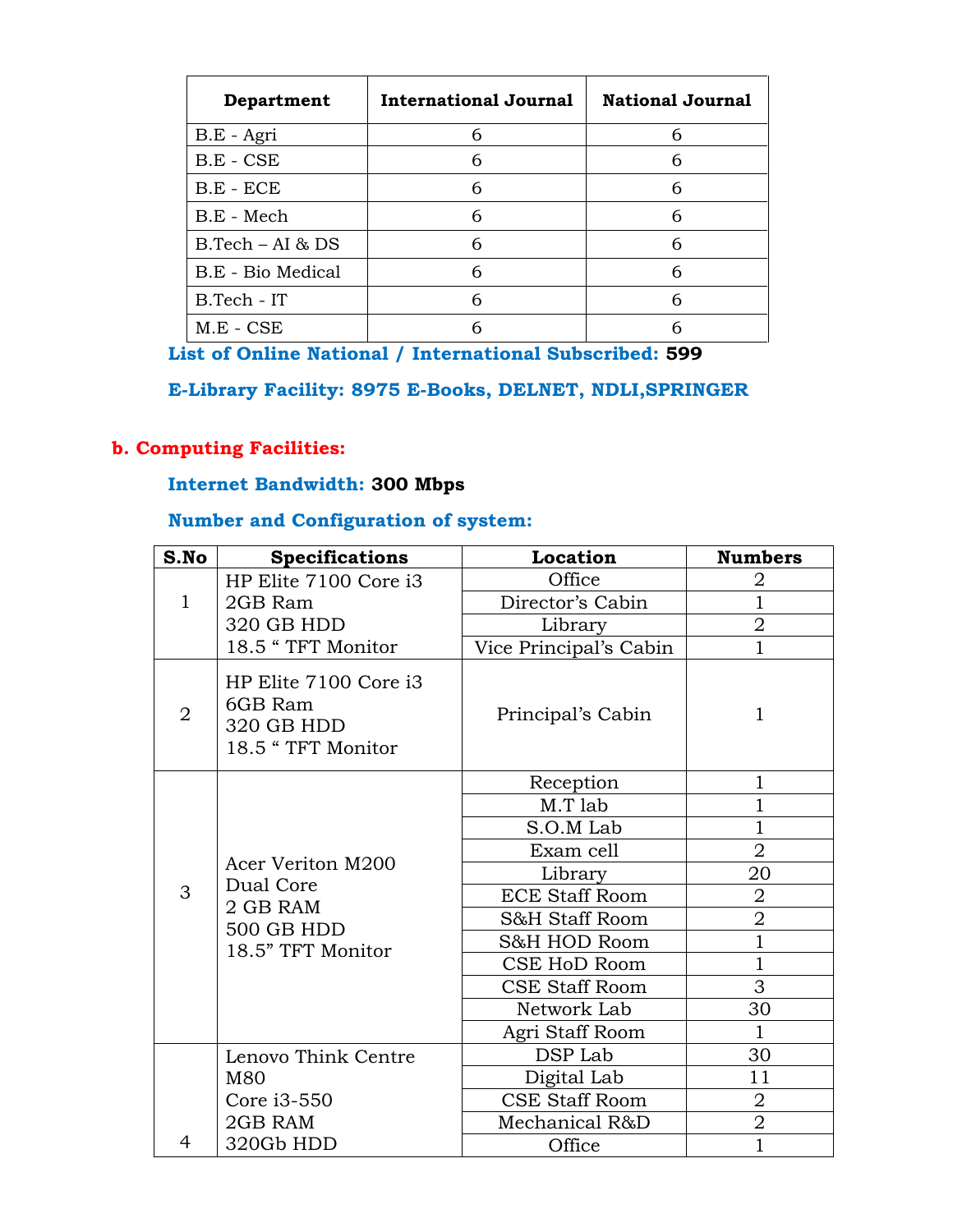|                | 18.5" TFT Monitor                                                                                      | <b>ECE Hod Room</b>             | 1              |
|----------------|--------------------------------------------------------------------------------------------------------|---------------------------------|----------------|
|                |                                                                                                        | Director's Cabin                | $\mathbf{1}$   |
|                |                                                                                                        | Library                         | $\mathbf 1$    |
|                |                                                                                                        | FM Lab                          | $\mathbf{1}$   |
| 5              | Lenovo Think Centre<br>M72E<br>Core i3-550<br>4GB RAM<br>500Gb HDD<br>18.5" LED Monitor                | CAD Lab                         | 36             |
|                | <b>HP DC 7900</b>                                                                                      | Mech Class Room                 | 3              |
| 6              | Core 2 Duo 3 Ghz<br>2 GB Ram                                                                           | CSE Class Room                  | $\overline{2}$ |
|                | 160 Gb HDD<br><b>CD ROM</b>                                                                            | Agri Class Room                 | 2              |
|                | Key Board and Mouse                                                                                    | Mechanical R&D                  | $\mathbf{1}$   |
|                |                                                                                                        | MT lab                          | 1              |
|                |                                                                                                        | FM                              | $\mathbf{1}$   |
| $\overline{7}$ | Lenovo Think Centre                                                                                    | Thermal Lab                     | 2              |
|                | M72e Core 2 Duo 3zhz                                                                                   | Soil Lab                        | $\mathbf{1}$   |
|                | 2 GB Ram                                                                                               | Concrete lab                    | $\mathbf{1}$   |
|                | 160 Gb HDD                                                                                             | Mechanical R&D                  | 5              |
|                | CD ROM                                                                                                 | MCTS Lab                        | 35             |
|                | Key Board and Mouse                                                                                    | <b>ECE Staff Room</b>           | 2              |
|                |                                                                                                        | <b>ECE Class Room</b>           | 3              |
|                |                                                                                                        | 1 <sup>st</sup> Year Class Room | 3              |
|                |                                                                                                        | Agri Staff Room                 | $\mathbf{1}$   |
| 8              | Hp Z220 Workstation<br>2 GB Ram i5 Processor<br>160 Gb HDD<br>CD ROM<br>Key Board and Mouse            | Mechanical R&D                  | 4              |
| 9              | Lenovo Think Centre<br>M72e Core 2 Duo 3zhz<br>4 GB Ram<br>160 Gb HDD<br>CD ROM<br>Key Board and Mouse | ECE HOD Room                    | $\mathbf{1}$   |
| 10             | Compaq M72e Core 2<br>Duo 3zhz<br>2 GB Ram<br>160 Gb HDD<br>CD ROM<br>Key Board and Mouse              | Mechanical HoD                  | 1              |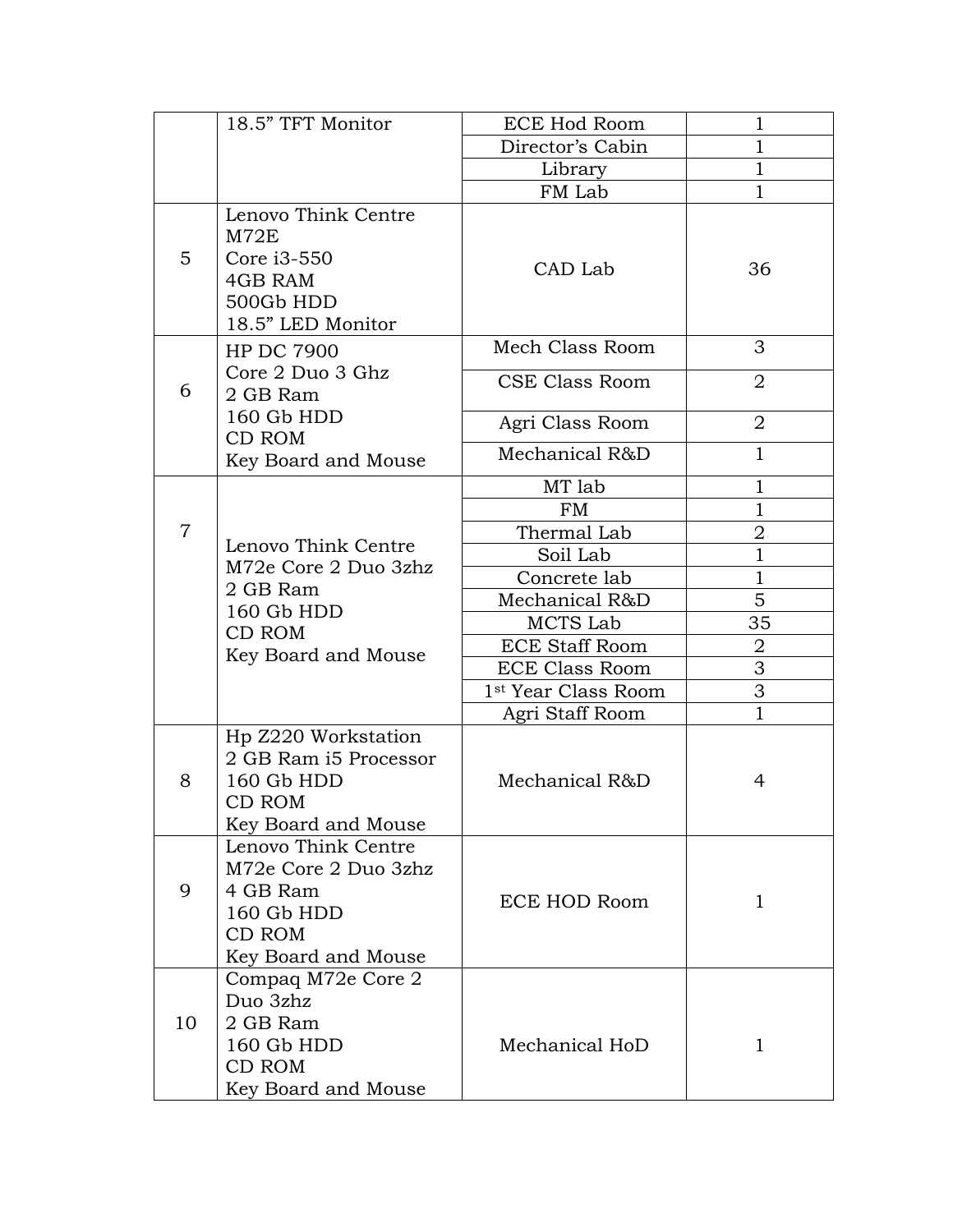| 11 | Lenovo Think Centre<br>M80<br>Core i5-550<br>4GB RAM<br>500Gb HDD<br>18.5" TFT Monitor | Common Computing<br>Lab        | 60           |
|----|----------------------------------------------------------------------------------------|--------------------------------|--------------|
| 12 | Acer Veriton M200<br>Dual Core<br>2 GB RAM<br>500 GB HDD<br>18.5" TFT Monitor          | AI & DS HOD Room               | 1            |
| 13 | Lenovo Think Centre<br>M72e Core 2 Duo 3zhz<br>2 GB Ram<br>160 Gb HDD<br>CD ROM        | <b>Bio-Medical HOD</b><br>Room | 1            |
| 14 | Lenovo Think Centre<br>M72e Core 2 Duo 3zhz<br>2 GB Ram<br>160 Gb HDD<br>CD ROM        | IT HOD Room                    | $\mathbf{1}$ |
|    |                                                                                        | <b>Total system</b>            | 290          |

**Total No of System Connect with LAN :** 290

**Total No of System Connect with WAN :** NA

**Major Software Packages Available :**

<https://www.aicte-india.org/downloads/Commercial%20Software.pdf>

**Special Purpose Facilities Available:** Web camera, Headphone, LCD & OHP Projectors, Smart Boards, A-View setup

**c. Innovation Cell:**

 **MHRD – IIC:**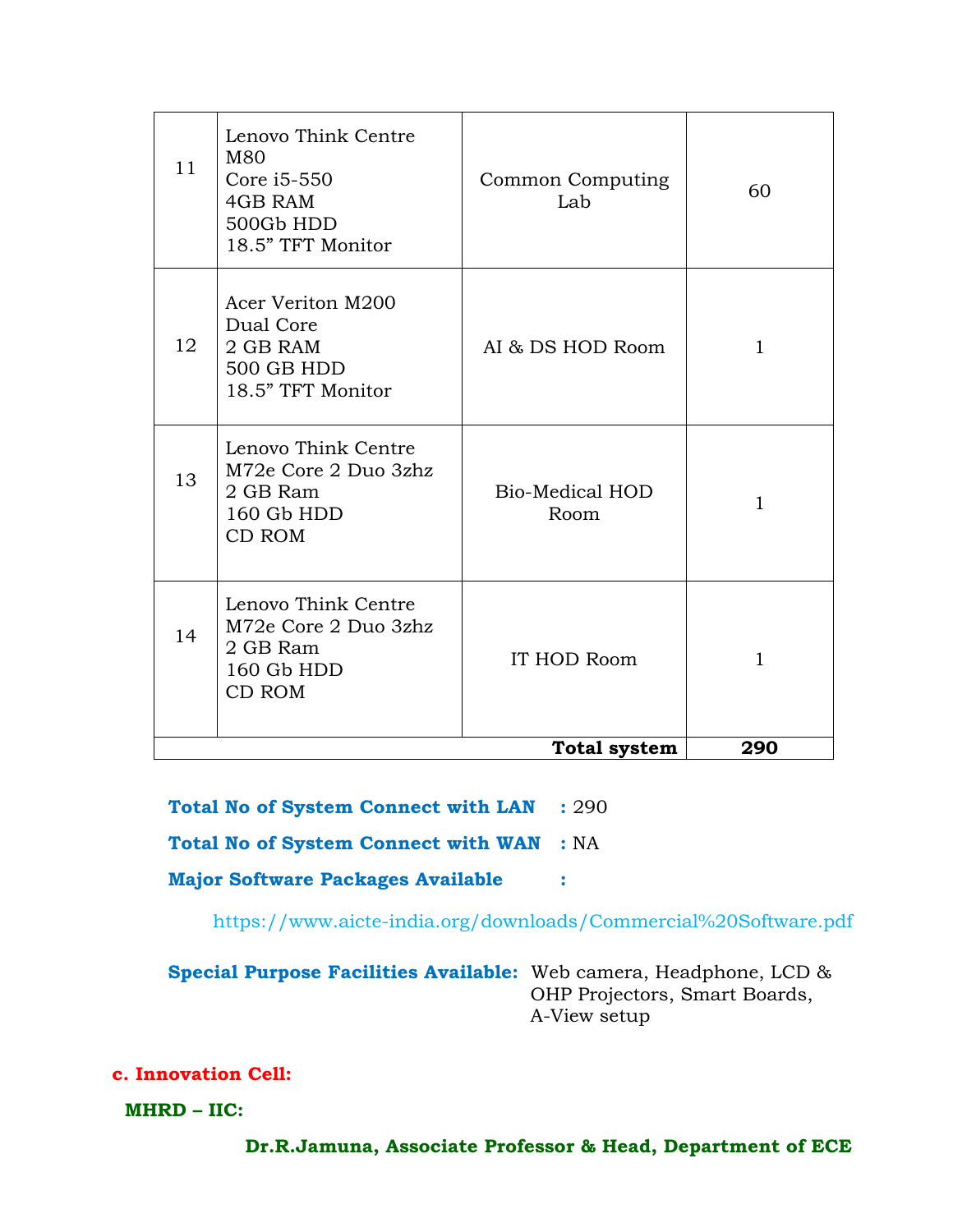#### **d. Social Media Cell:**

#### **Ms. Rojalakshmi, Placement Officer**

#### **G. List of Facilities Available:**

#### **Games and Sports Facilities:**

The college has facilities for the students to participate in various Game and Sports activities such as Foot Ball, Volley Ball, Ball Badminton, Basket Ball, Athletic, Table Tennis and Cricket.

#### **Extra – Curricular Activities:**

- Conducted NSS and YRC programs
- Conducted Blood Donation Camps
- Contributed dress materials to the orphans
- Conducted various training programs
- Club Activities

#### **Soft Skill Development Facilities:**

The Training Department conducts regular training modules on soft skills for the final year and pre-final year students of the college to help them to improve their performance during campus selection drive conducted by the companies in IT/Software Sector.

- English Language Communication Skills
- Reasoning Skills
- Quantitative Skills
- Group Discussion Skills
- **Mock Interview Sessions**

#### **H. Teaching Learning Process:**

#### **Curriculum and Syllabus:** Anna University, Chennai

#### **Academic Calendar:**

| <b>DOWNLOADS</b>       | <b>QUICK LINKS</b>    | <b>POPULAR LINKS</b>       | <b>STAY CONNECTED</b> | <b>ADMISSION 2018-2019</b> |
|------------------------|-----------------------|----------------------------|-----------------------|----------------------------|
| - Application          | - Location Map        | - Anna University, Chennal | Facebook              | - Apply Online             |
| - NAAC SSR 2016        | - Professional Bodies | - COE, Anna University     |                       | <b>FEEDBACK</b>            |
| $-NIRF-2018$           | - Grievance Redressal | $-$ AICTE                  | ٠<br>Twitter          |                            |
| - SSCET News Letter    | - Service-Rules       | $-$ DOTE                   |                       |                            |
| - SSCET Brochure 2018  | - Sagy1               |                            |                       |                            |
| - Mandatory Disclosure | - Sagy2               | 1906110                    |                       |                            |
| $- A OAR$              |                       |                            |                       |                            |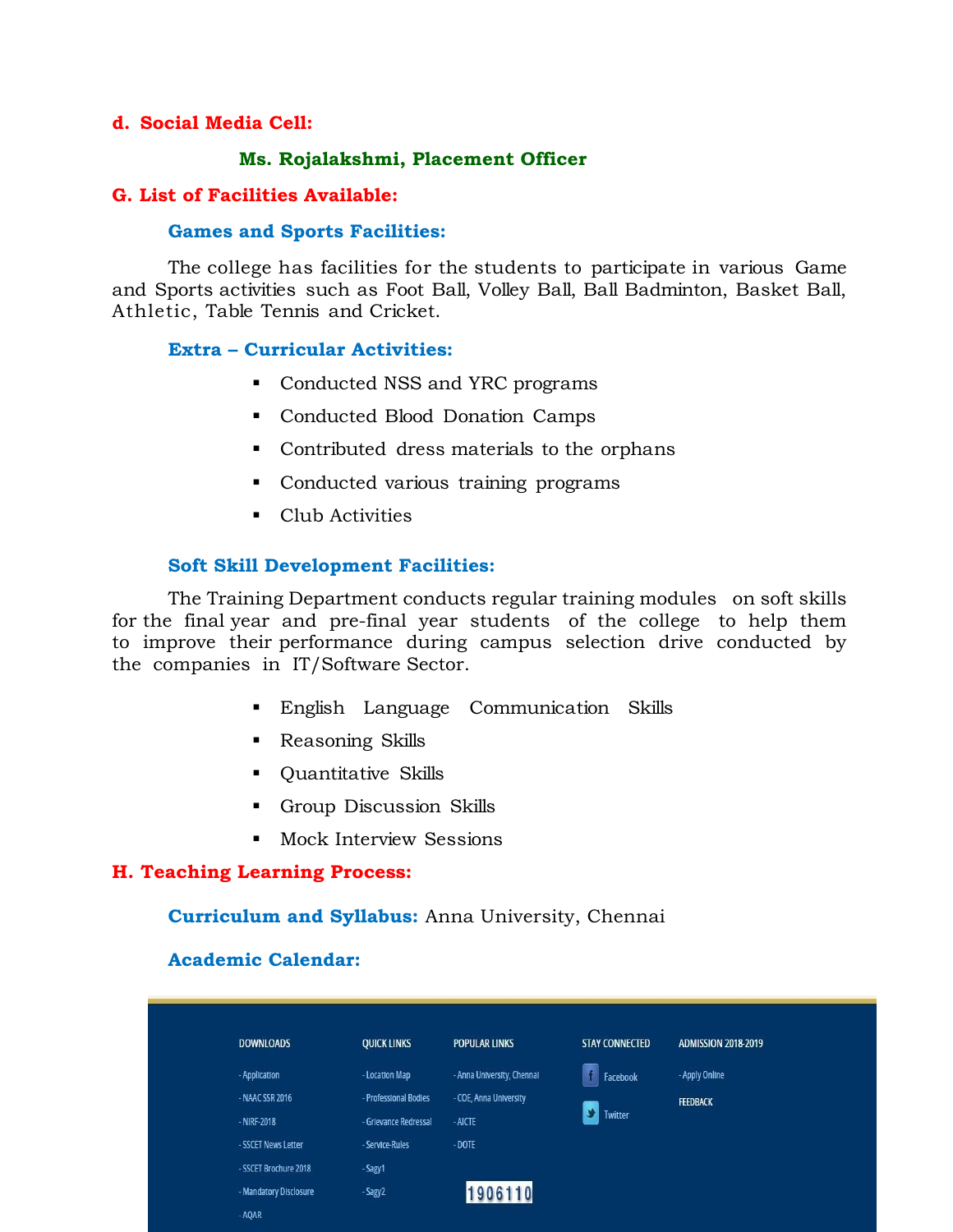**Academic Time Table: As Per Anna Univ Schedule**

**Teaching Load of Each Faculty: As per AICTE/UGC norms Internal Continuous Evaluation system and Place: Yes, completely monitored by Anna University, Chennai Student's assessment of Faculty, System in Place: Yes, continuous assessment**

**16. Enrollment of Students in the Last 3 Years.**

| <b>Year</b> | $B.E -$<br><b>AGRI</b> | B.E<br><b>CSE</b> | B.E<br><b>ECE</b> | B.E<br>Mech | B.E<br>Bio-<br>Medi | <b>B.Tech</b><br>AI &<br><b>DS</b> | <b>B.Tech</b><br>IT | M.E<br><b>CSE</b> |
|-------------|------------------------|-------------------|-------------------|-------------|---------------------|------------------------------------|---------------------|-------------------|
| 2019-20     | 60                     | 42                | 37                | 32          |                     |                                    |                     | 2                 |
| 2020-21     | 37                     | 42                | 37                | 36          | 36                  | 30                                 | $\Omega$            |                   |
| 2021-22     | 48                     | 60                | 38                | 37          | 60                  | 59                                 | 58                  | 5                 |

#### **17. List of Research projects/ Consultancy Works:**

- **A. Number of Projects Carried out, Funding Agency, grant Received:**
	- **1. AICTE – MODROB: 5.2 Lakhs**
	- **2. AICTE – STTP : 2.9 Lakhs**
- **B. Publication (if any) out of Research in last three years out of Masters projects: 5 Publication from referred journals**
- **C. Industry Linkage: Annexure- I**
- **E. MoUs with Industries (minimum 3):** 
	- **17 MoUs signed for the past Three years**